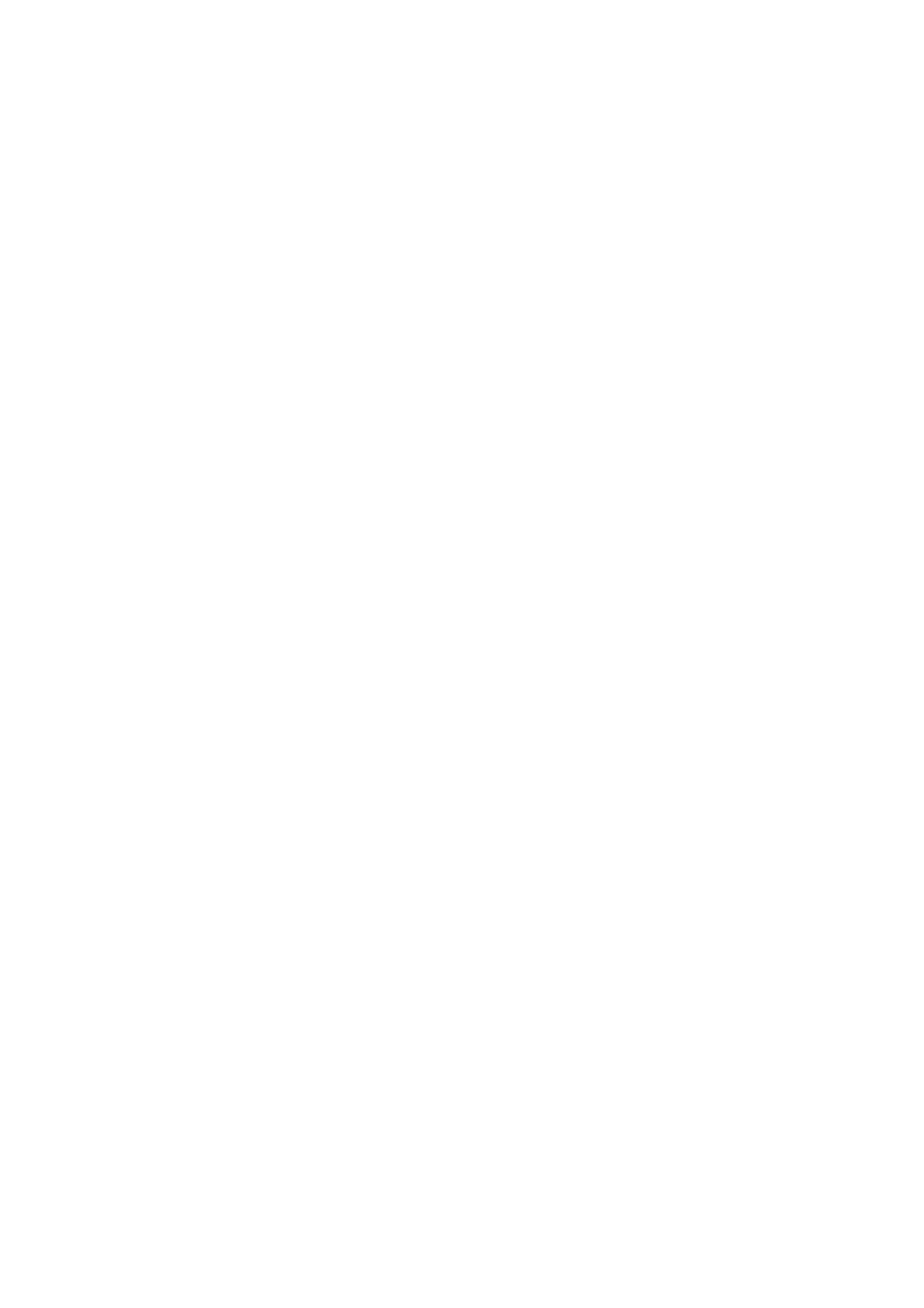# **Response of the Government of Greece to the report of the European Committee for the Prevention of Torture and Inhuman or Degrading Treatment or Punishment (CPT) following its visit to Greece from 20 to 27 February 2007**

 The Greek Government is pleased to provide the following response to the Report of the European Committee for the Prevention of Torture and Inhuman and Degrading Treatment or Punishment following the Committee's visit to Greece from 20 February to 27 February 2007.

 In the framework of its ongoing efforts to improve the deficiencies of the prison system, the police stations and the detention facilities for aliens, the Government of Greece has taken into consideration the findings and recommendations of the Committee with the greatest seriousness and trusts that the measures that are being taken in response to them, in accordance with article 3 of the Convention, will have a positive effect in the desired direction.

#### **Cooperation between the CPT and the Greek authorities**

Introductory remarks on paragraphs 4 and 8:

 It is to be noted that prior to the sending of the letter referred to in par. 4 of the report, a meeting took place on 12 December 2006 between the Secretariat of the CPT and a member of the Permanent Representation of Greece to the Council of Europe, during which the decision by the CPT to organize high level talks with the Greek authorities in early 2007 (26-27 February 2007) was communicated. Due to that fact, the letter referred to in par. 4, as addressed to the Greek authorities on 18 December 2006, containing no deadline for answering it, was interpreted as the de facto agenda of the already announced high-level talks expected to take place in February 2007.

 The reply that the CPT received from the Ministry of Public Order by letter of 5 July 2007, as referred to in footnote 4 of the report, addressed the points raised by the CPT delegation during the high level talks that took place in Athens on 26 February 2007. Furthermore, it is to be noted that, in response to the points raised during the high level talks, an answer by the Ministry of Justice was also sent to the CPT in July 2007. It apparently coincided with the publication of the CPT 2007 report on Greece and was therefore not taken into account during the report's drafting. Following the suggestion of the Ministry of Justice, the content of this reply is reattached to the current document, since it also addresses a lot of the recommendations of the current CPT report.

 Therefore, it becomes clear that the organization of the CPT visit to Greece had already been decided upon and announced by the CPT to the Greek authorities on 12 December 2006, before the sending of the letter referred to in paragraph 4 on 18 December 2006.

 With regard to paragraph 8, it is to be noted that the relevant office at the Greek Ministry for Foreign Affairs is the D3 Department, having the general responsibility for OSCE and Council of Europe Affairs. The official correspondence should continue to be forwarded to the Greek authorities via the Permanent Representation of Greece to the Council of Europe. Due to the technical character, complexity and variety of the issues raised by the CPT, in each case, the evaluation of the relevant competent Ministry's response takes place within the framework of each Ministry's own organizational structure.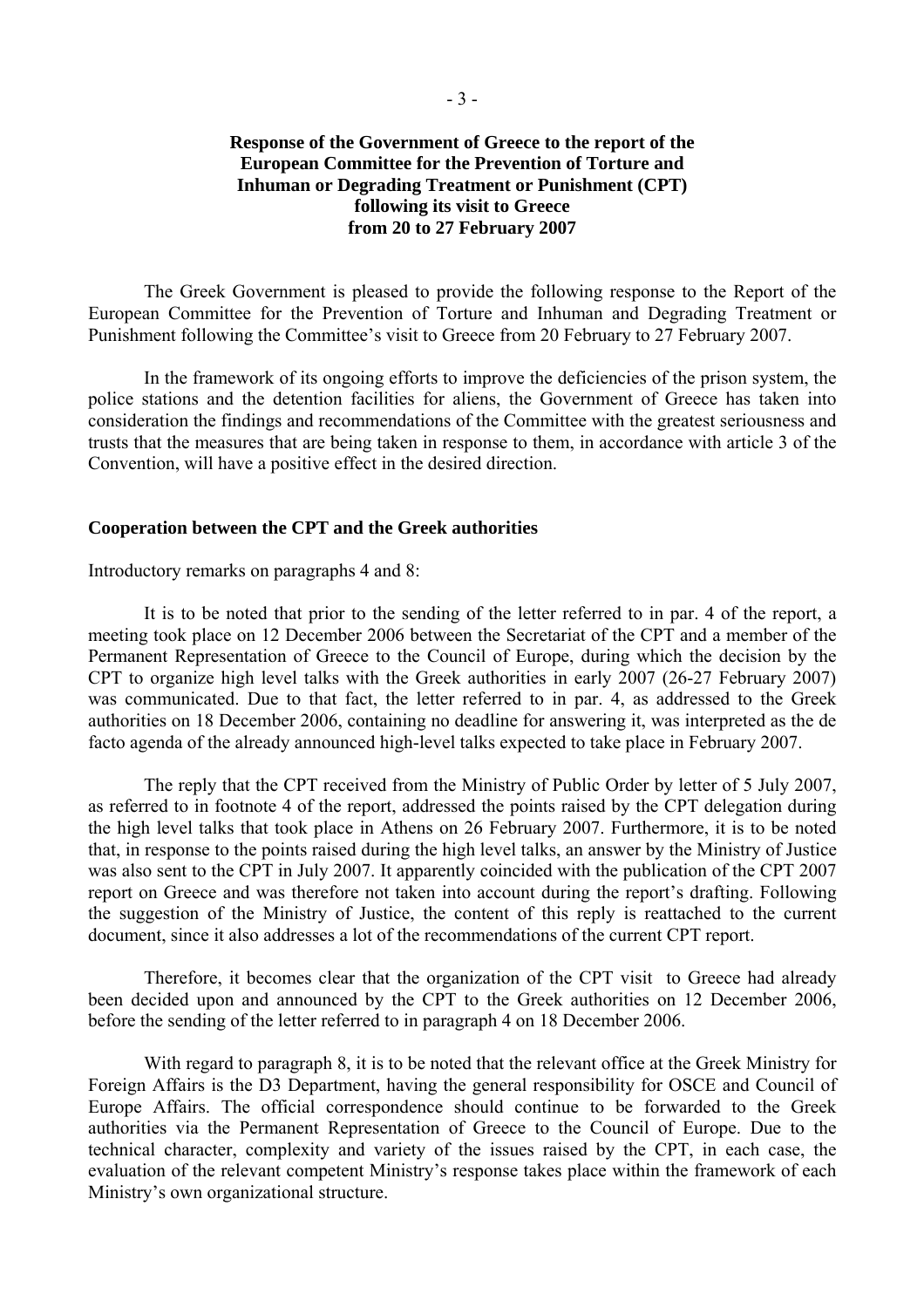# **Ministry of Interior**

# 1. **DETENTION CONDITIONS**

The issue of detainees' residence at Police Services, as well as of the observance of hygienic rules in all areas, in particular detention areas, which are surely issues that are connected to detainees' rights, are generally subjects of special importance-gravity for the Hellenic Police. In this framework, there is sensitivity and coordinated interest; for that reason, standard commands and instructions have been announced, so as all Hellenic Police Regional Services, on a diachronic basis, to abide by their duties in this sector, as arising from applicable provisions and international treaties.

 Specifically, these commands aim at making detention areas at Police Services suitable, ensuring respect of human dignity and detainees' personality, while at the same time, their health and integrity are protected. Concrete commands for every current case are also announced, particularly after information, complaints, press releases, C.P.T. visits, findings-comments of the Greek Ombudsman, Parliamentary control etc,.

 As far the visit of C.P.T. in our Country (2005) is concerned, commands have been announced, including orders and instructions, so as the necessary actions to be set forward, in order for the detention conditions and terms meet the requirements, set by the existing legal framework, at national and European level.

 The observations, made during the visit of the Committee, were the occasion, for new directions to our Regional Services to be given over again for the onset of every enforced action for their implementation, and at the same time the Headquarters' intentions and efforts not to be doubted in this matter.

 As emerged from reports of the Police Directorate of Attica, Thessalonica and Regions of the Country, conditions and terms of hygienic and security at the detention facilities of the Police Services are at a satisfactory level and measures for their further improvement are constantly taken. Of course, in some Regional Services several problems exist, the resolution for which has been routed, while in some cases existing problems do not even accept improving interventions, as new areas are required. Their hiring procedures have already been undertaken or are under process by competent Services.

Specifically, problems are mainly due to:

- the inappropriateness of buildings (old, leased), with lack of toilets, drainage problems etc.
- the lack of natural lighting, ventilation and heating.
- inadequacy of existing areas.

 By virtue of a new order, instructions and commands were given to all Regional Services, not only for the safe guarding of immigrants, for the avoidance of illegal actions, but also for the onset of the enforced actions falling under their competence, towards the direction of improvement of their residence conditions to Special Reception Centers, where they are kept, in collaboration with other co-competent Services for this cause.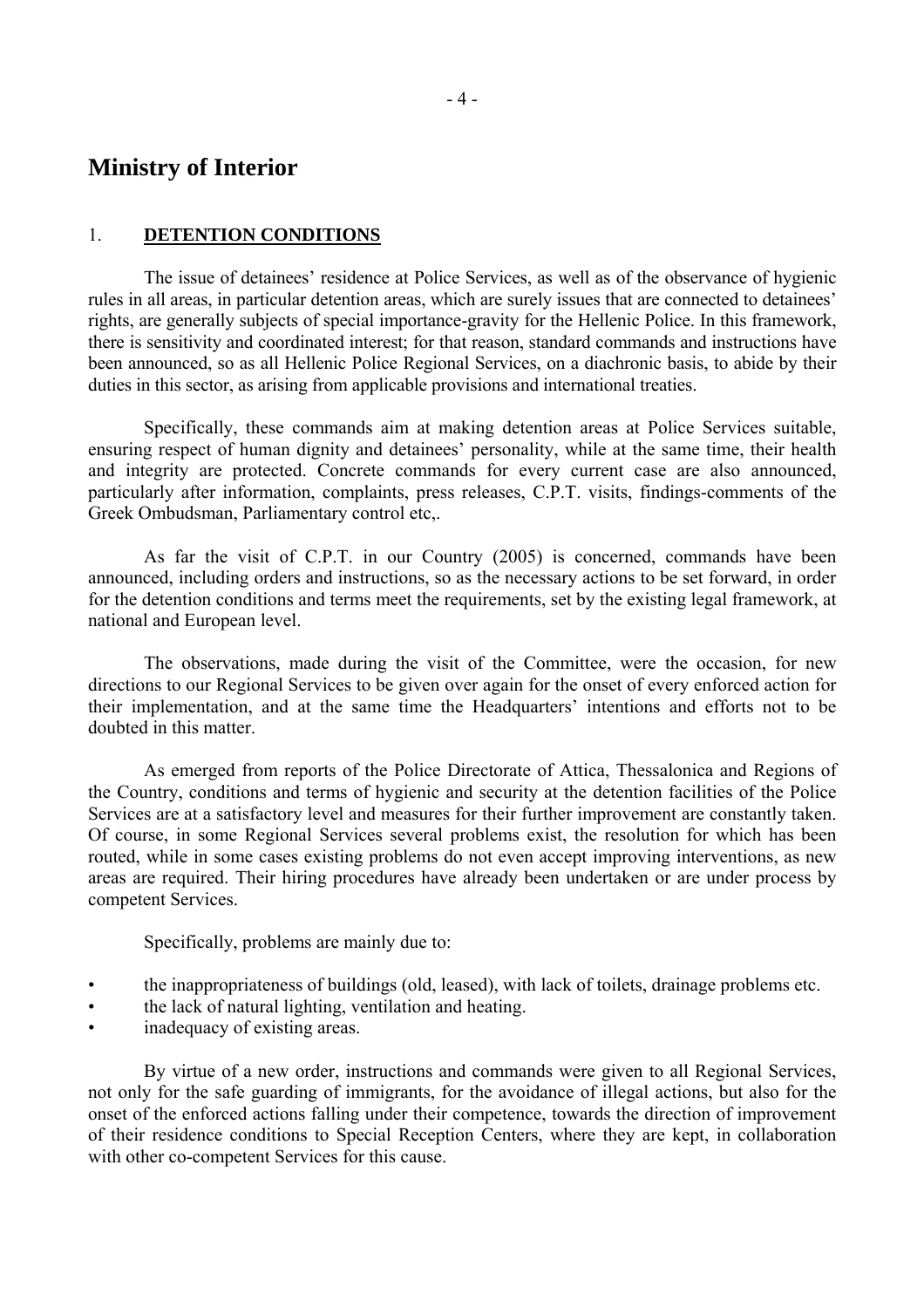Next, after the recording of problems at the above mentioned Reception Centers, as emerged from the reports of Regional Services, the competent Services of the Ministry of the Interior were informed, preparative to intervene accordingly, as operation responsibility of the Reception Centers falls under Regions and Prefectures.

 By order of the Technical Matters Division/A.E.A, the new technical features of the detention areas at the Hellenic Police Services were defined, according to which detention areas have to be constructed, and specifically:

- The hygienic areas which are constructed outside the cells and inside the indiscrete guard area shall be fully equipped (shower, hand-basin, etc.).
- During the construction of cells, care is taken for sufficient lighting and ventilation, as well as artificial lighting and ventilation.
- ï Future designing of detention facilities will seriously take into consideration the observation that every prisoner has at least 4 square meters at his disposal.
- The required on site investigations to the Services referred to the Committee Report will be conducted by the Technical Matters Division/A.E.A., in order rectify deficiencies.

# **In detail, for the conditions and detention areas where foreigners are kept (paragraphs 22, 23, 25, 32-36 of the report) the following are noticed:**

 In all the detention areas that the Committee visited, all commanded corrections were executed, as far as possible.

As known, foreigners' detention at Police Services detention facilities is realized for a short period of time, of necessity, due to the lack of other special, for this reason, detention areas.

 However, a solution to this case is about to be given with the establishment of a Joint Ministerial Decision concerning the foundation and operation of Special Residence Areas, according to Article 81 of L.3386/05, which is at the last stage of preparation.

According to this, it is anticipated:

- The foundation of Special Residence Areas in every region and at least two in Attica.
- Operation of a surgery and a convalescent home, staffed with appropriate medical and nursery personnel (general practitioners, gynecologists, psychiatrists etc.,) as well as with psychologists, social workers, supported by appropriate means.
- Drawing up and keeping of a confidential health card (folder) for every individual foreigner.
- Creation of separate Departments: Administration, Medical Services and Care.

Specifically:

# **a. ALIENS DIVISION OF ATTICA (24, P. RALLI STR.)**

# **(1) Detention areas**

The foreigners' detention areas of the Aliens Division of Attica at 24, P. Ralli Str. are housed on the 2nd and 3rd floor of the building and they are used for the detention of foreign detainees that are about to be expelled (maximum period of detention up to 3 months). The total capacity is 200 men, 150 women and 20 minors.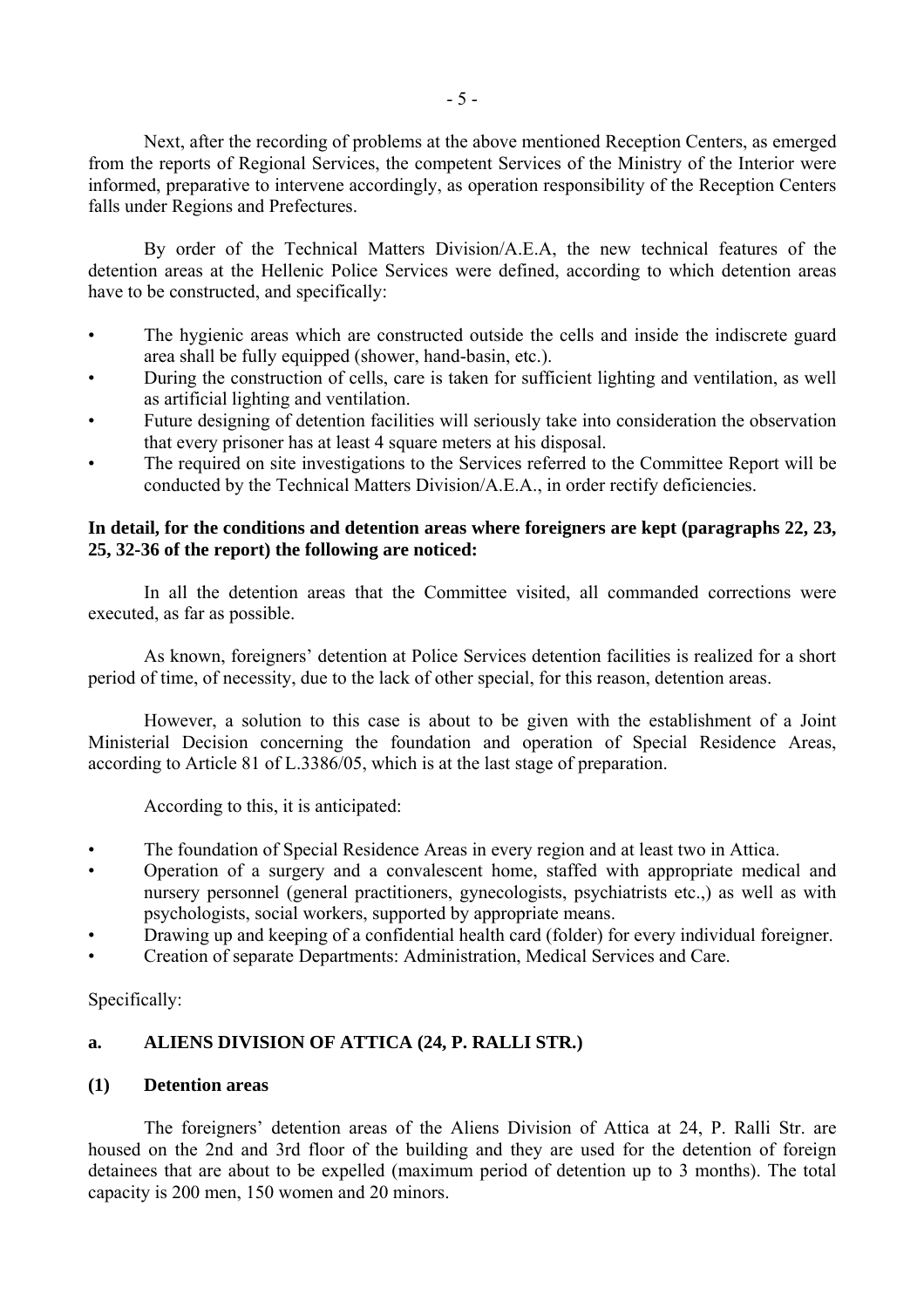These detention areas are located on the second floor and they consist of -40- cells for 5 persons with five cement beds each.

At the men detention areas on the second floor there are in function  $-10$ - common toilets "of Asian type" with a separating wall among them up to the ceiling and a door, as well as -7bathrooms, similarly with a separating wall.

The women detention areas are located on the 3rd floor. There is no connection with men's areas and they consist of -30-cells for five persons with 5 cement beds each. There are in function - 5- common toilets of "Asian" type, similarly constructed with those of men and -4- bathrooms.

Minor men's detention areas are located on the 3rd floor of the Aliens Division of Attica, in a separate area, so as not to be any communication with other women's detention areas, which are on the 3rd floor, too. They consist of twenty (20) cells of 7 square meters each, with a cement bed. At the detention areas, there are in function two (2) toilets and one (1) bathroom, which are common for all minors.

All bathrooms have hot water for 24 hours a day.

## **(2) Egress to Court-yard and Entertainment Areas**

Although there are court-yard areas for the detainees' egress, outdoor of the detention facilities at the terrace of the 2nd and 3rd floor, for the time being they are not used, as all security conditions have to be met first.

 For this reason, service actions are in progress, for the completion of necessary technical interventions concerning security issues, after the approval of the relevant expense and the undertaking of the project by the Technical Matters Division/ AEA.

 In expectation to these interventions, one archery, two table tennis tables (ping pong) and litter buckets have been procured, ashtrays etc., for the immediate commence of its operation, for women and minors' egress to court-yards.

 Until the works are completed, because of the lack of areas for their egress to court-yard, in regular and repeated periods of time during the day, the detainees may have an egress per three cells, at the corridor of each wing.

 An activity program is also in operation, with the creation of a lending library, under the initiative of the Aliens Division of Attica and with the collaboration of the non-governmental organization "Medical Intervention", the content of which is constantly enriched with new books in foreign languages. It is also reassured the possibility of newspapers and magazines reading that their relatives bring them at visitation.

 Minor detainees are more often allowed, for a longer period of time than the rest groups of detainees (men-women), to get out of cells with a view, not only to satisfy their physical but also their mental needs (association with the rest detainees etc.). Furthermore, during the afternoon, it is allowed to contact between them in cells per groups of their choice and to spend their time in entertaining and other activities (table games, conversations, etc.)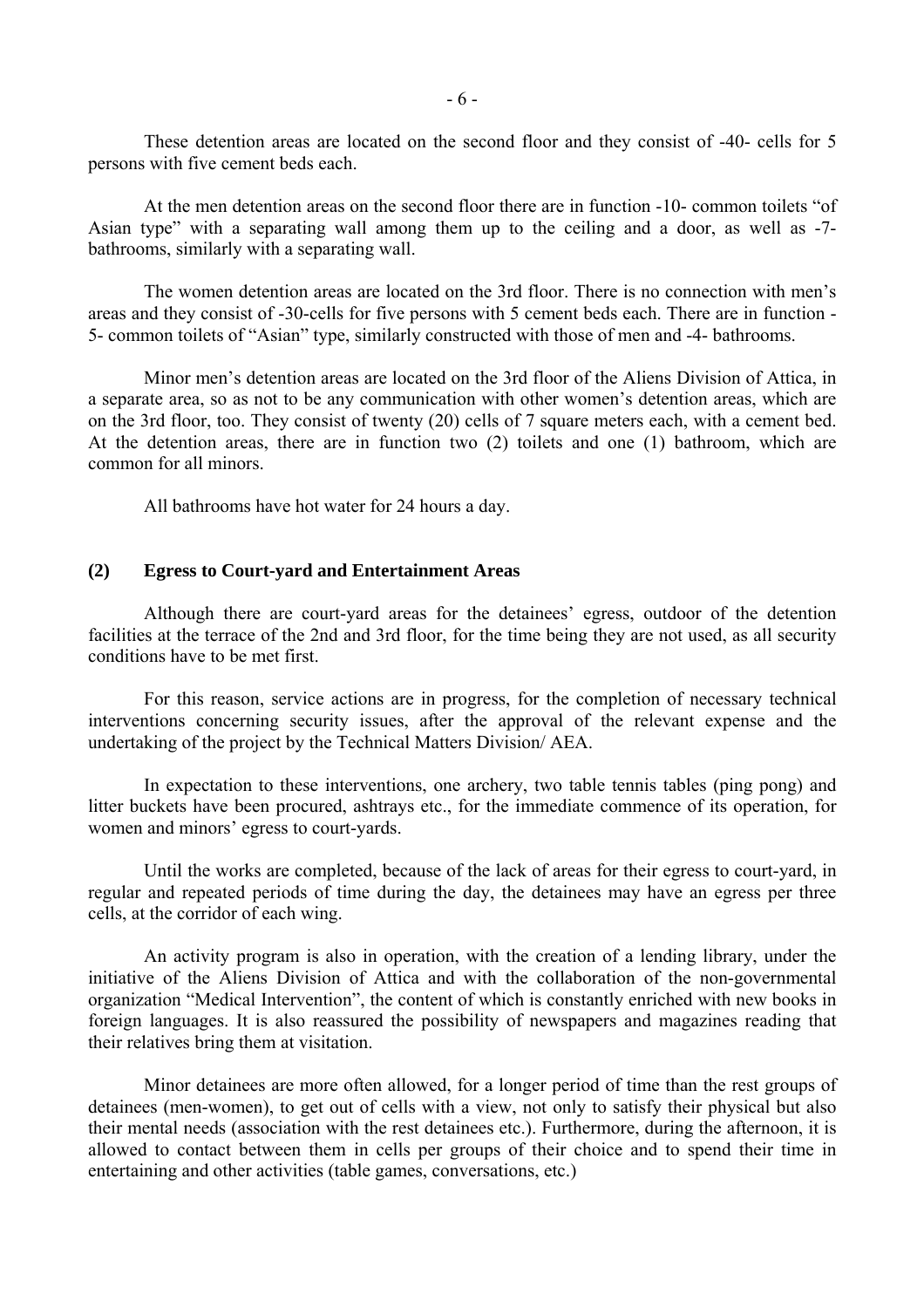For the convenience of the accomplishment of the Muslim detainees' religious tasks, there have been set compasses in several spots of the detention areas, which define the Mecca direction.

 On the first Thursday of every month, and without being scheduled, whenever it is considered necessary, communication is accomplished between the Non-governmental Organization "ARSIS" and minors of Albanian nationality (unaccompanied minors), who wish for the provision of social and psychological support.

Similarly, members of the Non-governmental organization "New Life" communicate twice a month with women of Nigeria, especially potential victims of trafficking, who are detained in the detention areas if they wish, within the framework of a less traumatic procedure of repatriation.

Aside from the above marked N.G.O.s, other N.G.O.s have also access to the detention areas, as well as corporations, which take action in foreigners' cases, such as the members of a group of lawyers for immigrants and refugees', the Greek Council for Refugees, the Amnesty International, the Ecumenical Refugee Program, the Network of Social Support for Refugees and Migrants, the Holy Synod of Greece, the UN Refugee Agency (UNHCR), the Initiative for prisoners' rights, etc.

 Finally, according to the regulation of the detention areas, foreigners may be visited in a special area, designed in such way, so as all the expected terms and security conditions to be fulfilled, while at the same time comfortable communication between detainees and visitors is allowed.

 After the last visit of the Committee, upon its oral recommendation, the existent grille has been replaced by an unbreakable glass for a more direct communication during visitation.

 Communication with advocates and representatives of consular Authorities takes place unfailingly, seven days a week. For the unity of the procedure, a relevant decision has been issued by the Head of the Aliens' Division of Attica, by which visiting hours and other details are defined.

# **(3) Existence of mattresses on the floor at the detention areas for minor men, because of the lack of beds**

Minor men's detention areas are located on the 3rd floor of the Aliens Division of Attica, in a separate area, so as not to be any communication with other women's detention areas, which are also on the 3rd floor.

By construction, as it has been mentioned above, the minors' detention areas consist of twenty (20) cells of almost 7 square meters, each one with a cement bed, of total capacity of twenty (20) persons. Nine (9) of them are by construction internal (that is to say that they do not have direct access to natural lighting coming from external windows) and they are not used for the minors' detention.

 For this reason, but also for communication reasons among the minors, one (1) more mattress has been set to the remaining cells, where the minors stay occasionally, for a short period of time, in case of need.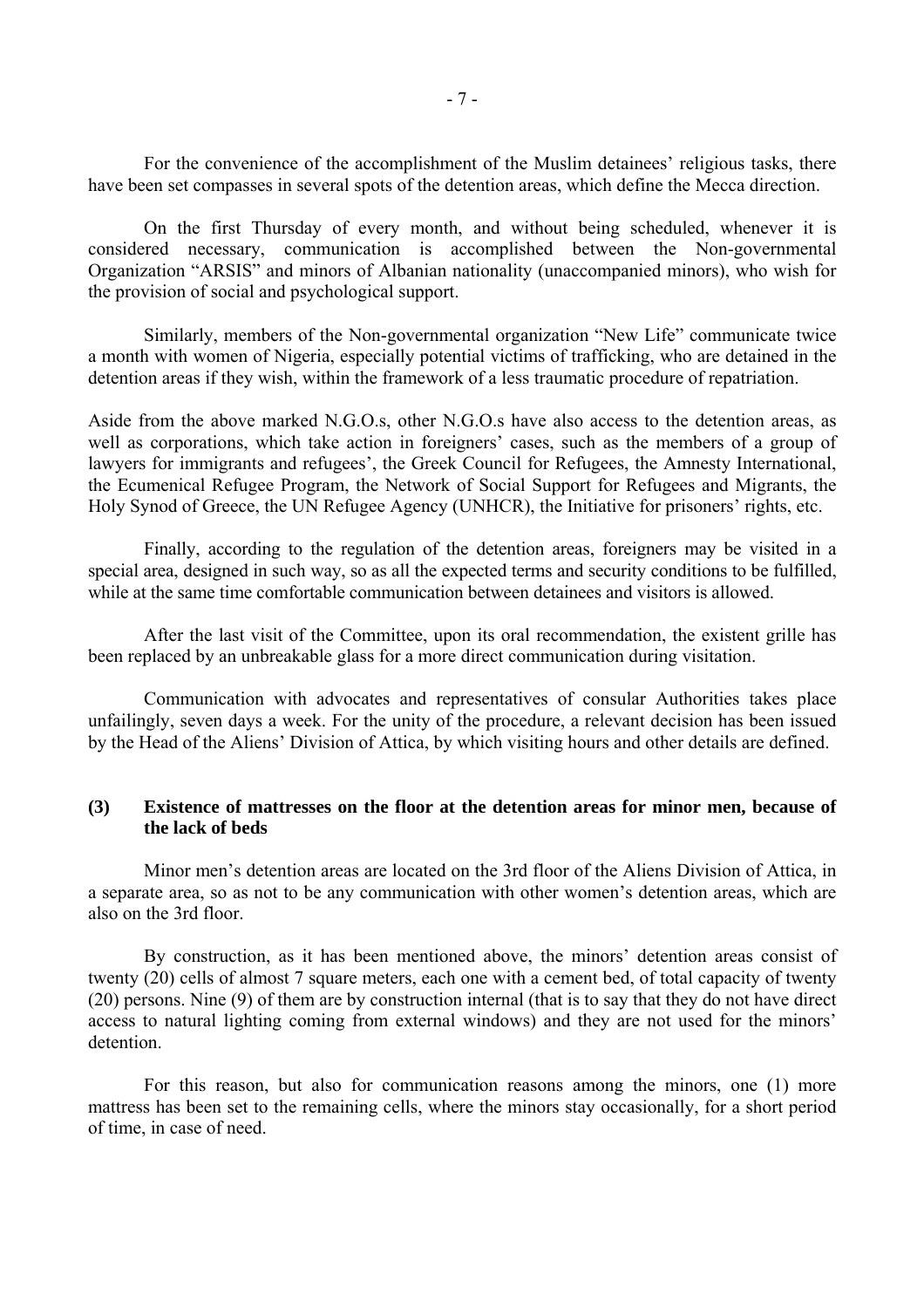As it has been mentioned above, the nine (9) cells that do not have natural lighting are not used for minors' residence.

 On a daily basis, the common used areas of the detention areas are cleaned by a private cleaning crew under the care of the detention facilities guard, every effort is made in order to maintain the areas as clean as possible during the day.

 In the framework of improving the hygienic conditions and cleanliness, there have been set and started to operate at the detention areas professional washing machines and dryers, so as washing and decontamination of bed linen and apparel items to be as frequent as possible. Washing of the above mentioned items is taken after by the guard personnel.

 Detainees mind, under the care of the detention guard, their personal hygiene with cleanliness and hygiene products that are furnished by our Service, so as to ensure the detainees<sup>7</sup> hygienic conditions at a satisfactory level. Finally, at the detention areas, decontamination takes place frequently, at regular periods of time, by a private crew, and without being scheduled, in a case of need.

 For encountering of the bad quality of floors at the detention areas, an expense has been approved for its overlaying by an epoxy material.

 This work, as we have been informed, will be completed soon under the responsibility of the Hellenic Public Real Estate Corporation.

#### **(4) Lack of hygienic establishments in every cell**

 When constructing detention areas, no hygienic establishments in every cell separately have been foreseen.

However, they operate:

- $\bullet$  At the men's detention areas on the second floor -10-common toilets of "Asian type", with a separating wall among them up the ceiling and a door at the front, so as to perfectly ensure distinctiveness, and -7- bathrooms a with a separating wall, too. Bathrooms have hot water 24 hours a day.
- At the women's detention areas on the 3rd floor there are -5- common toilets of "Asian type", similarly constructed with those of men and -4- bathrooms. bathrooms have hot water 24 hours a day.
- At the minor men's detention areas there are two  $(2)$  toilets and one  $(1)$  bathroom, which are common for all minors. The bathroom has hot water 24 hours a day.

In the framework of respect to the Muslim Detainees' distinctiveness, there are toilets of "Asian type", in which there have been placed faucets, according to their customs.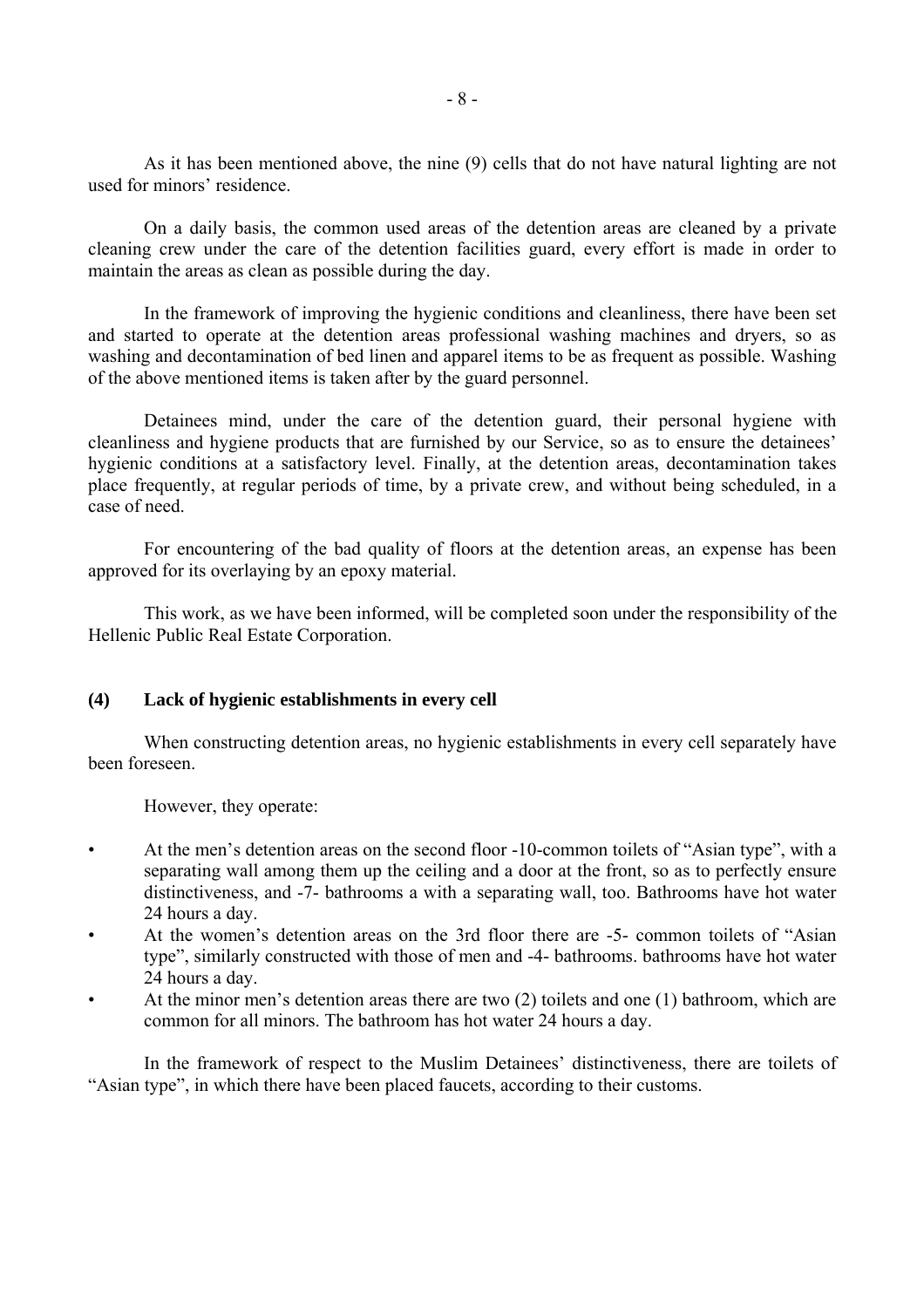#### **(5) Lack of call bells**

 The remark of the Committee for the setting of bells in every cell, in order to notify the guard, is not considered necessary, as 24 hours a day there is a Border Guard in every corridor, who is in direct visual and sound contact with the foreign detainees and he becomes directly receiver of every demand. Still, it is quite probable that if bells are set, there will be an excessive use, with negative consequences.

#### **(6) Access to toilets**

The foreign detainees' access to the toilet, apart from the "internal egress to court-yard", is possible in parts, 24 hours a day or whenever they ask. The emiction in plastic bottles, mentioned in the report, has happened in the past, and only in cases of psychologically disordered detainees. The appropriate directions and commands have been given to the guard and since then no similar incident has been reported. Evacuation in bags has never been reported.

#### **(7) Medical examination**

 Patient detainees are examined four times a week by a panel of doctors of the nongovernmental organization "Medical Intervention". The team of doctors consists of two general practitioners, a cardiologist, a surgeon, a psychiatrist, four psychologists, a social worker, two nurses and a coordinator, who have free access to the detention areas and possibility of direct contact with foreign detainees.

 For the best exercise of their mission, special areas have been foreseen, which have been shaped up and equipped properly for their use as surgeries. In case of heavy conditions, after the doctors' opinion, they are transferred for examination-hospitalization to duty Hospitals at the Prefecture of Attica.

 It is noticed that the point made at the Report, regarding the difficulty that the doctors of the ìMedical Interventionî faced, in order to have access to the cells area, does not come up to reality, because, as the president of the N.G.O. herself has mentioned, the access is totally free. She was indeed inside the cells during the visiting time of the Committee.

Beyond any other examinations, which are conducted after the doctors' order in hospitals, it also takes place once a month, with the initiative of the competent Service and in collaboration with the Ministry of Health and Social Solidarity, a chest examination by a mobile unit of the Ministry of Health, which visits the detention areas for this particular reason. For every patient detainee, a folder is opened by the doctor, which is kept inside the surgery and in which all the medical data concerning the foreigner are registered. (Patient's Register)

 Since 5-2-2007, regardless of the above procedure, a surgery at the Aliens Division of Attica has been operating, under the auspices of the Ministry of Health and Social Solidarity (Hellenic Center for Infectious Diseases Control), for the preventive examination of asylum seekers, staffed with appropriate doctors.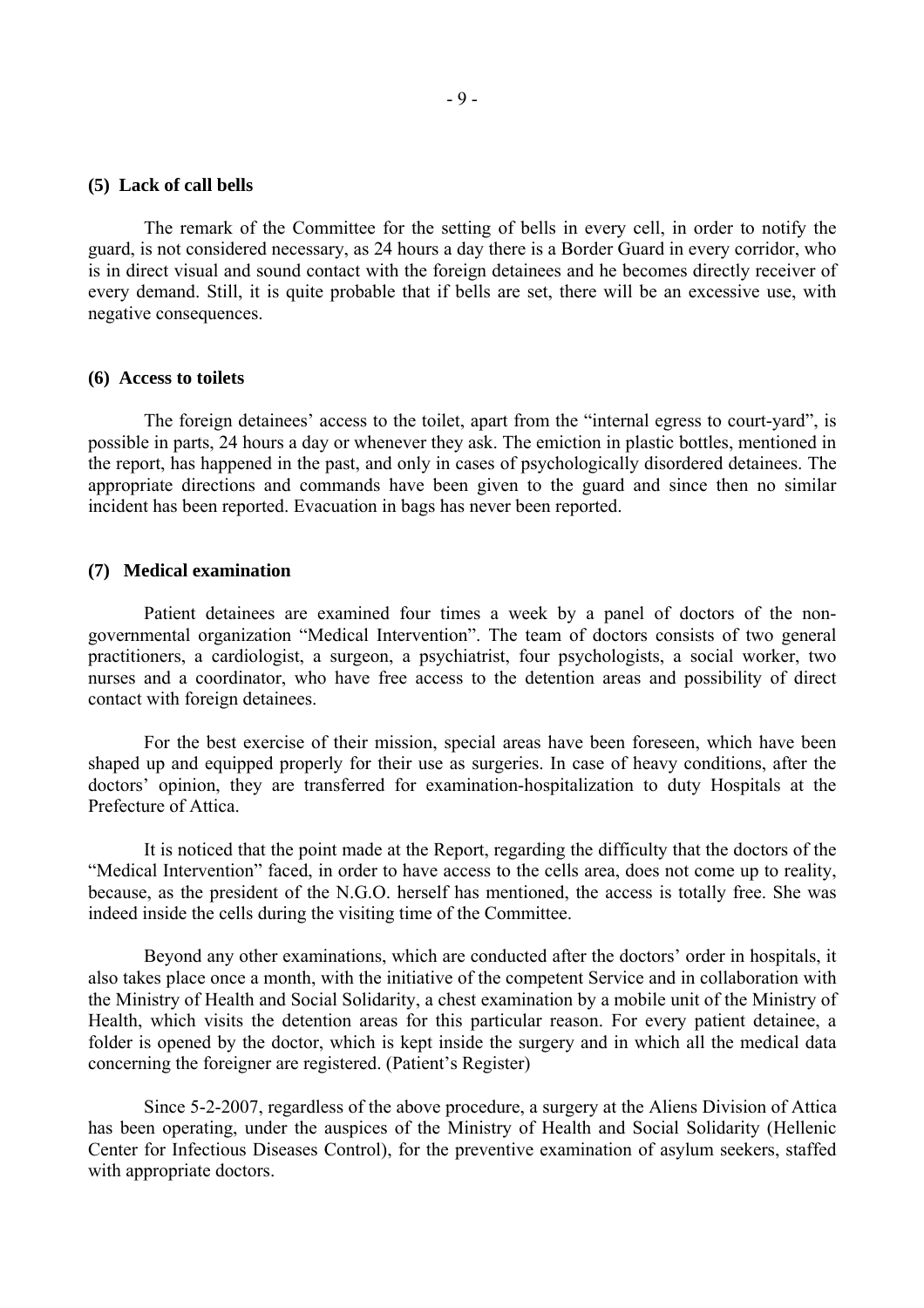# **(8) Foreign detainees from June to September 2006**

According to the foreign detainees' book kept at the Aliens Division of Attica, there has been the following foreigners' movement thereat:

| PERIOD OF TIME     | <b>MEN</b> | <b>WOMEN</b> | <b>MINORS</b> | <i>TOTAL</i> |
|--------------------|------------|--------------|---------------|--------------|
| <b>JUNE 2006</b>   | 327        | 183          | 69            | 579          |
| <b>JULY 2006</b>   | 301        | 197          | 74            | 572          |
| <b>AUGUST 2006</b> | 255        | 197          | 90            | 542.         |
| SEPTEMBER 2006     | 247        | l 54         | 130           | 531          |

# **b. DETENTION AREA OF FOREIGNERS AT PIRAEUS**

# **(1) Detention areas**

 As known, the detention areas of Piraeus are housed in an old building at 23, Asklipiou str. at Piraeus. They consist of two (2) wings, which include 5 and 9 cells correspondingly. They have a central heating system and provision of hot water in the bathrooms.

# **(2) Antiqueness of the building**

 The building establishments, as well as the living conditions of the foreign detainees at the detention areas within the competence of Aliens Department of Piraeus, have been occasionally mentioned as problematic.

 From the Aliens Division of Attica actions have been taken for the realization of technical interventions to the building establishments, in order to ensure more dignified detention conditions. Specifically actions have been taken for:

- The decommissioning of the old one and the setting of a new insulation against humidity on the ceiling of the building. It has been already approved  $\alpha$  credit of 16.200  $\epsilon$  and the beginning of works under the care of the Technical Matters Division is imminent.
- The replacement of the electrical equipment. Recently, a great number of lamps have been replaced and new desks and a fridge have been set.
- In June of the current year two ventilators have been procured for the better ventilation of detention areas.
- Replacement of the hydraulic substructure of the building. Individual interventions have been made for the repair of damages.
- An expense of  $1.000 \in$  has been approved for the water-painting of the areas.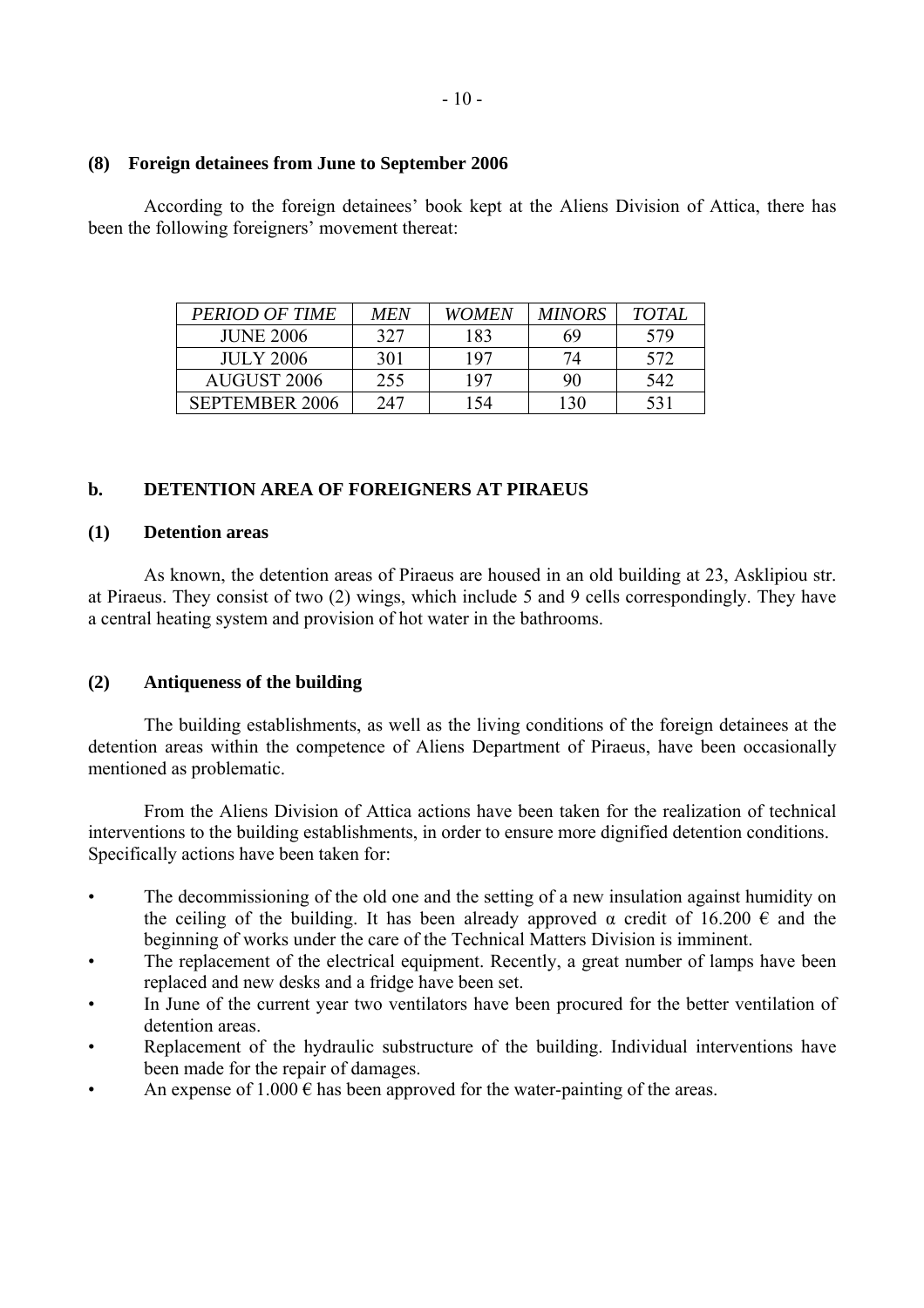#### **(3) Egress to court-yard and entertainment areas**

 Because of the lack of court-yard areas, egress takes place in regular and repeated periods of time, during the whole duration of the day, at the corridor of the wings. During this time toilets, bathrooms and telephone devices can be used.

 In the framework of the efforts that the Aliens Division of Attica makes for the improvement of the living conditions at the detention areas of Piraeus, it has been commanded that the number of foreign detainees shall remain at low levels (up to 30 persons). Any number of foreigners over 30 should be transferred to other detention areas.

#### **(4) Provision of hygienic products**

 The detainees, with the care of the guard of the detention facilities, are in charge of their personal hygiene with cleanliness and hygienic products which are provided by the Aliens Division of Attica. Moreover, hygienic products are provided by several N.G.Os that take action in foreigners' issues.

#### **(5) Lack of natural lighting**

 For the elimination of this problem, actions have been taken for the replacement of the present sky-lights (windows), so as the lighting to be adequate. The case has been under the responsibility of the Technical Matters Division.

## **(6) Cleanliness of the detention areas**

 Everyday cleanliness of the detention areas has been contracted to a private crew of cleaning. Directions for thorough cleanliness have been given to the crew of cleaning, in the framework of the signed contract.

## **c. DETENTION AREAS OF ASPROPYRGOS**

### **(1) Detention areas**

 The detention areas at Aspropyrgos are housed on two new-built floors of a leased building of the Illegal Immigration Expulsion Department of Western Attica at Aspropyrgos, on 1, Thrasivoulou Str.

 The total number of cells is -8-, which is to say -4- on each floor. From the cells of each floor  $-1$ - has internal toilet, while for the other  $-3$ - there are common toilets with bathrooms.

The building has a central heating system and the bathrooms have hot water 24 hours a day.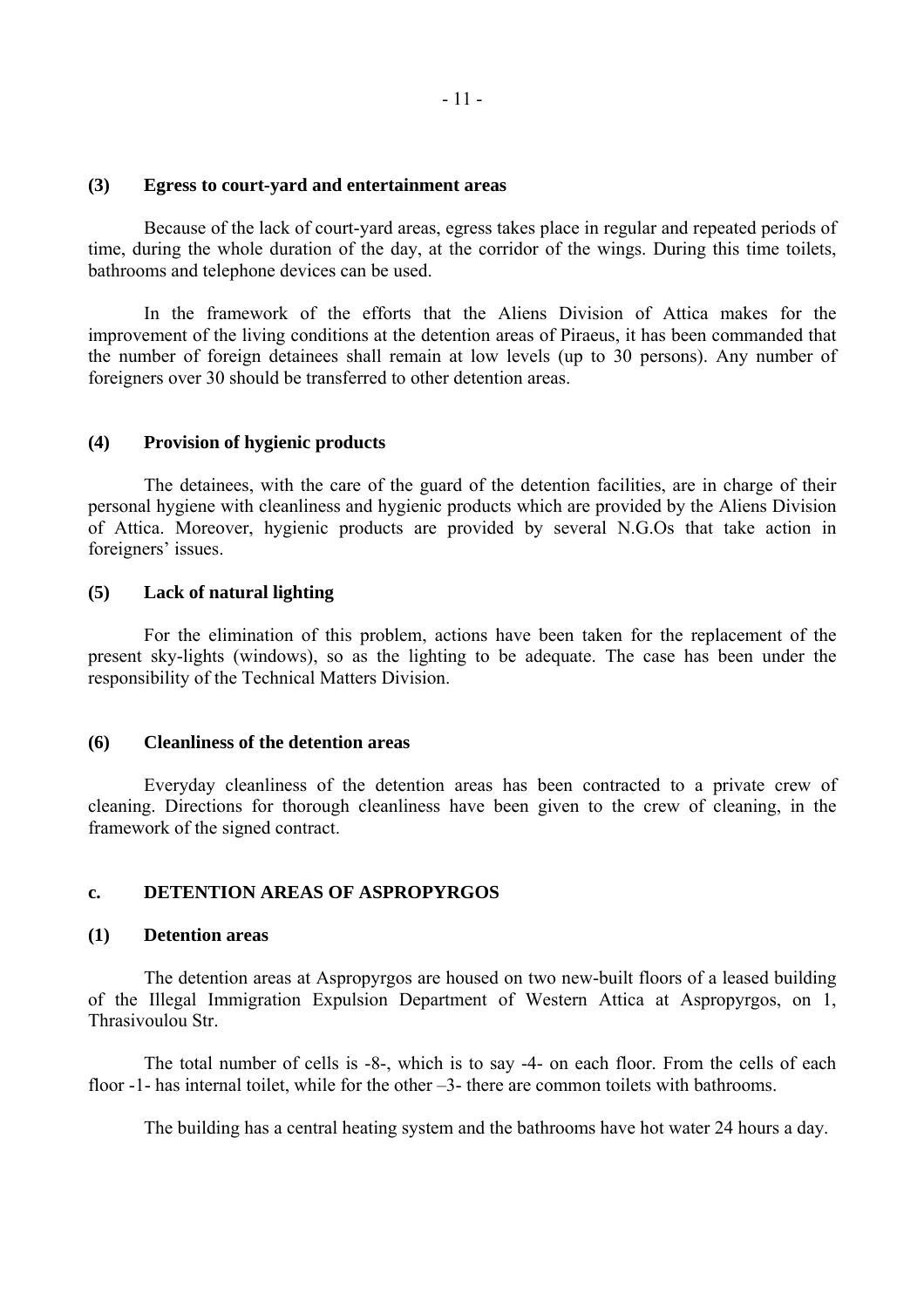## **(2) Egress to court-yard**

The establishment does not have a special court-yard area for the detainees' egress. Due to this lack, egress of the detainees per cell takes place, at regular and repeated periods of time, throughout the day, along the corridor of each wing. During this time toilets, bathrooms and telephone devices of the wing can be used.

### **(3) Natural lighting**

 Service actions have been taken for the amplification of artificial lighting by replacing existing lamps.

#### **(4) Cleanliness**

 The daily cleanliness of the common used areas has been contracted to a private cleaning crew.

#### **(5) Access to hygienic products**

 The detainees, under the care of the guard of the detention facilities, are in charge of their personal hygiene with cleanliness and hygienic products which are provided by the competent Service.

#### **(6) Access to toilets**

The foreign detainees' access to toilets is possible 24 hours a day, whenever they ask. The emiction in plastic bottles, mentioned in the report, has happened in the past, as well as in other areas, and exclusively in cases of psychologically disordered detainees.

 The appropriate directions and commands have been given to the guard and since then no similar incident has been reported.

Evacuation in bags has never been reported.

# **d. ORESTIADA, DEPARTMENT OF FRONTIER GUARD AT DIDYMOTICHO**

 Since 28-4-2007 a special residence area started to operate at the Guard-House of Kyprinos with capacity of -398- persons.

 Ever since, the Guard Area for Illegal Immigrants at Vrisika has stopped to operate and all the detained illegal immigrants are exclusively transferred to the guard-house and nowhere else.

 The foreign detainees in this area are fully fed (breakfast, lunch, dinner) under the care of the Prefecture.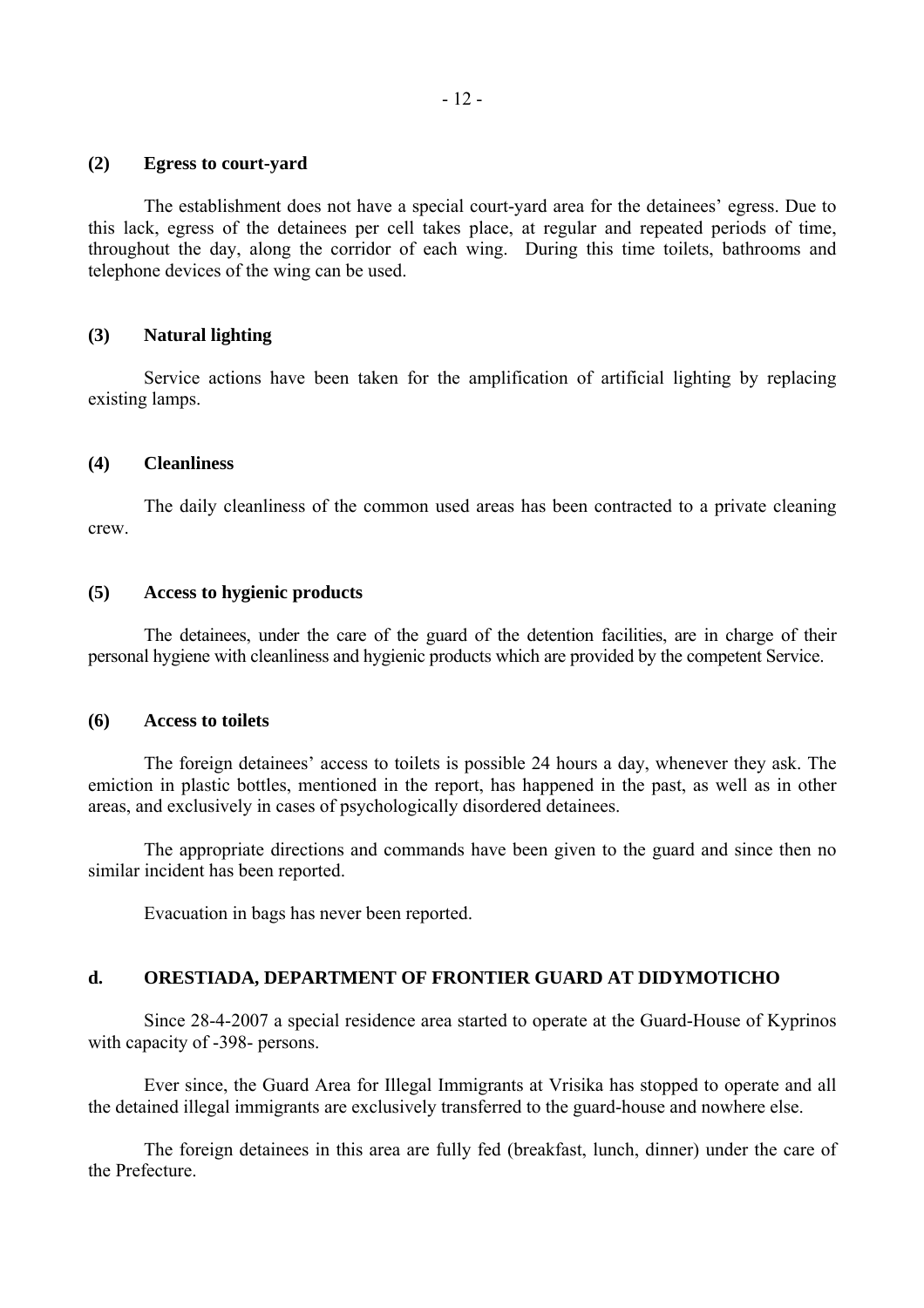Furthermore, they are provided on a daily basis with the all the necessary products for their hygiene (soap, toothpaste, toothbrush, toilet paper). Moreover, they are daily able to use bath with hot water, to wash their clothes and to have egress to the court-yard.

Finally, they are given the possibility to contact by telephone from devices, set at this area.

 Since 12-6-2007 a Public Health Service, consisting of one (1) General Practitioner, (3) three nurses and one administrative employee.

 All arrested illegal immigrants are transferred to the General Prefecture Hospital of Didymoticho, where they take all the medical examinations and then they are transferred to the mentioned above Special Area of Residence Guard-House.

 At the detention facilities of the Police Station at Orestiada, the required actions have been taken for the setting of adequate lighting, ventilation and all the mattresses and blankets have been replaced with new ones.

 The discovered faults at the hydraulic facilities and the toilets of the Departments of Frontier Keep at Orestiada have already been repaired.

 At the Departments of Frontier Keep of Didymoticho (Isaakio), of Orestiada (Heimonio) and of Kyprinos, illegal immigrants are not any longer detained, as they have been transferred to the Special Detention area for Foreigners at the Guard-house.

# **e. RESIDENCE CENTER FOR FOREIGNERS AT VENNA OF RODOPI**

- (1) New sanitary wares (tiles, tubs, faucets, etc.) were set at the three toilets of the corresponding cells and hot water is provided. It is also provided adequate quantity of soap and shampoo.
- (2) There is also adequate lighting with full electric power during the night hours and adequate natural lighting during the day, through bigger windows.
- (3) All the detention areas are decontaminated and deratization of these areas takes place almost every two months under the care of the Prefecture of Rodopi.
- (4) Blankets and sheets are washed almost every two months by a cleaning crew.
- (5) Chambers are whitewashed every month, cleaned and washed every fifteen (15) days.
- (6) A heating system has been set to the chambers and during the winter months it operates all night through, and during the day whenever it is considered necessary.
- (7) Every illegal immigrant is provided with a single bed, one mattress, one pillow and two or three blankets for the winter. Those who do not have enough garments, they are given uniforms and underwear under the care of the Prefecture of Rodopi.
- $(8)$  Two phone booths  $-card$  phones- have been placed so as the illegal immigrants have the possibility to contact their family or a lawyer.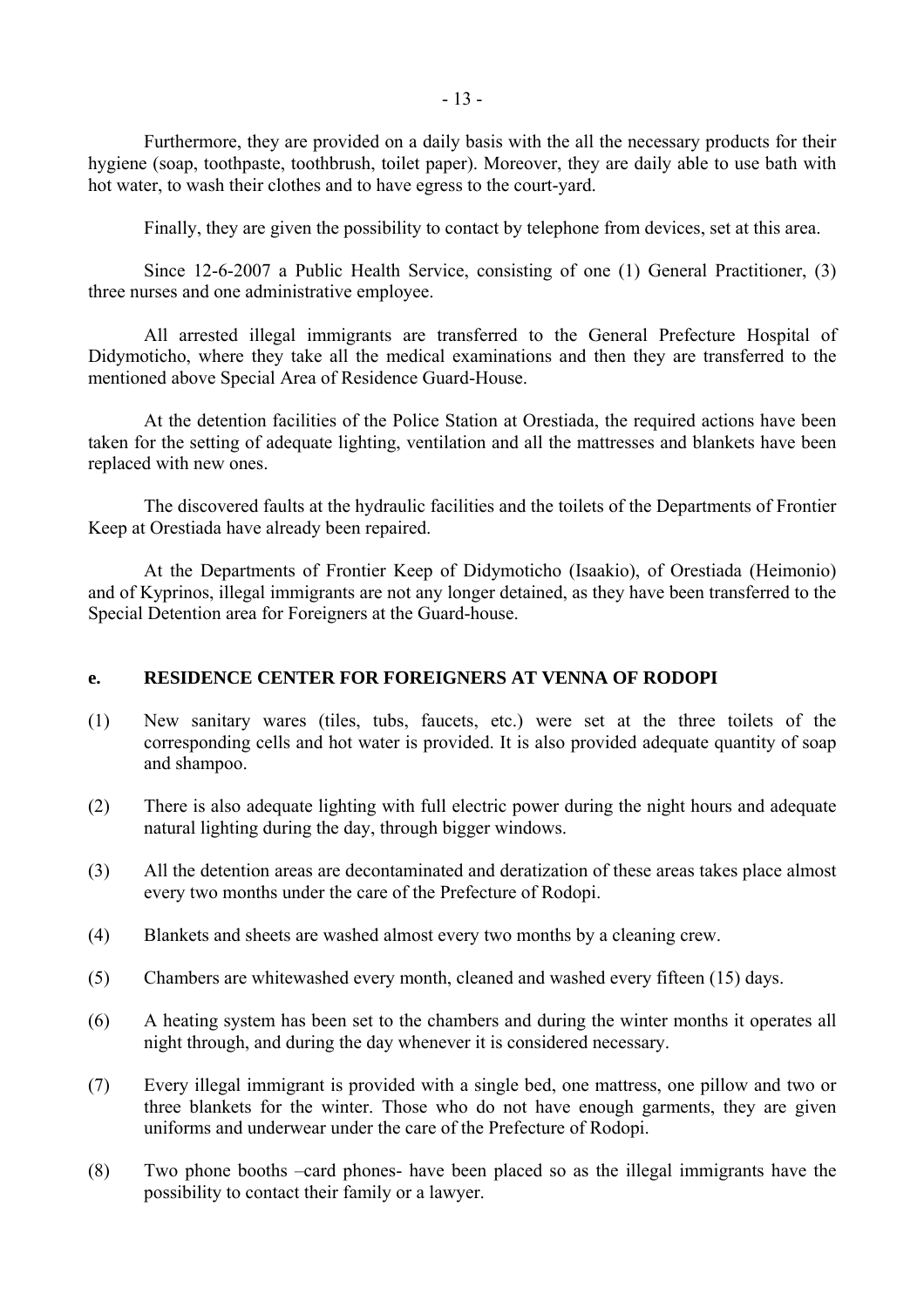## **f. RECEPTION CENTER FOR ILLEGAL IMMIGRANTS AT MYTILINI**

 The only reception center for illegal immigrants that operates at the location Pagani at Mytilini has been recently renovated and the detention conditions have been seriously improved, according to the remarks and the recommended improvements of the Committee.

# **g. POLICE STATION OF ACROPOLIS**

 With regard to the existence of two small cells at the Police Station of Acropolis, which do not have access to light (natural or artificial) and are not properly equipped for the night, we report that from 01/03 to 13/04/2007 restoration-conservation and enhancement works have been made, and as a result, two skylights have been created at each one of the cells for natural lighting, artificial lighting has been installed and in addition, all the necessary equipment has been set, in order for them to be suitable for overnight stay.

#### **h. POLICE STATION OF AGIOS PADELEIMONAS**

 The Police Station of Agios Padeleimonas has three (3) detention facilities on the 1st floor and one (1) temporary at the basement, which during the visit of the Committee were out of commission, because of renovation works, during which replacement of sanity wear has been performed, oil-painting, installment of protective cages at the water heater and at the electrical switch board, as well as with the setting of an additional grille.

 The detention facility on the 3rd floor, which the Committee is referred to, belongs to the homonym Security Station and is used as a detention area for suspects-offenders, within the framework of preliminary investigations, while the detention of any arrested persons takes place at the detention facilities of the Police Station of Agios Padeleimonas, to which they are transferred according to the statutory procedure. This area has adequate lighting and a communication window, while its decontamination takes place on a daily basis by a private cleaning crew. The detention time for any adducted person does not exceed the statutory one for the completion of the penaljuridical procedure against him, as well as his judicial identification.

In case of a woman's arrest, she is directly transferred, after the end of the preliminary investigation, to the women's detention facilities at Attica Police Directorate, in order to be detained.

With regard to the encompassed comments about the detention of six (6) men and women, for a period of time of ten (10) hours, at the above detention facility, nothing relevant arises from the Security Department record.

 At the time that the Committee visited the Security Department (23.30 on 25-2-2007), at this detention area, there was one Albanian citizen, who has been adducted for his judicial identification.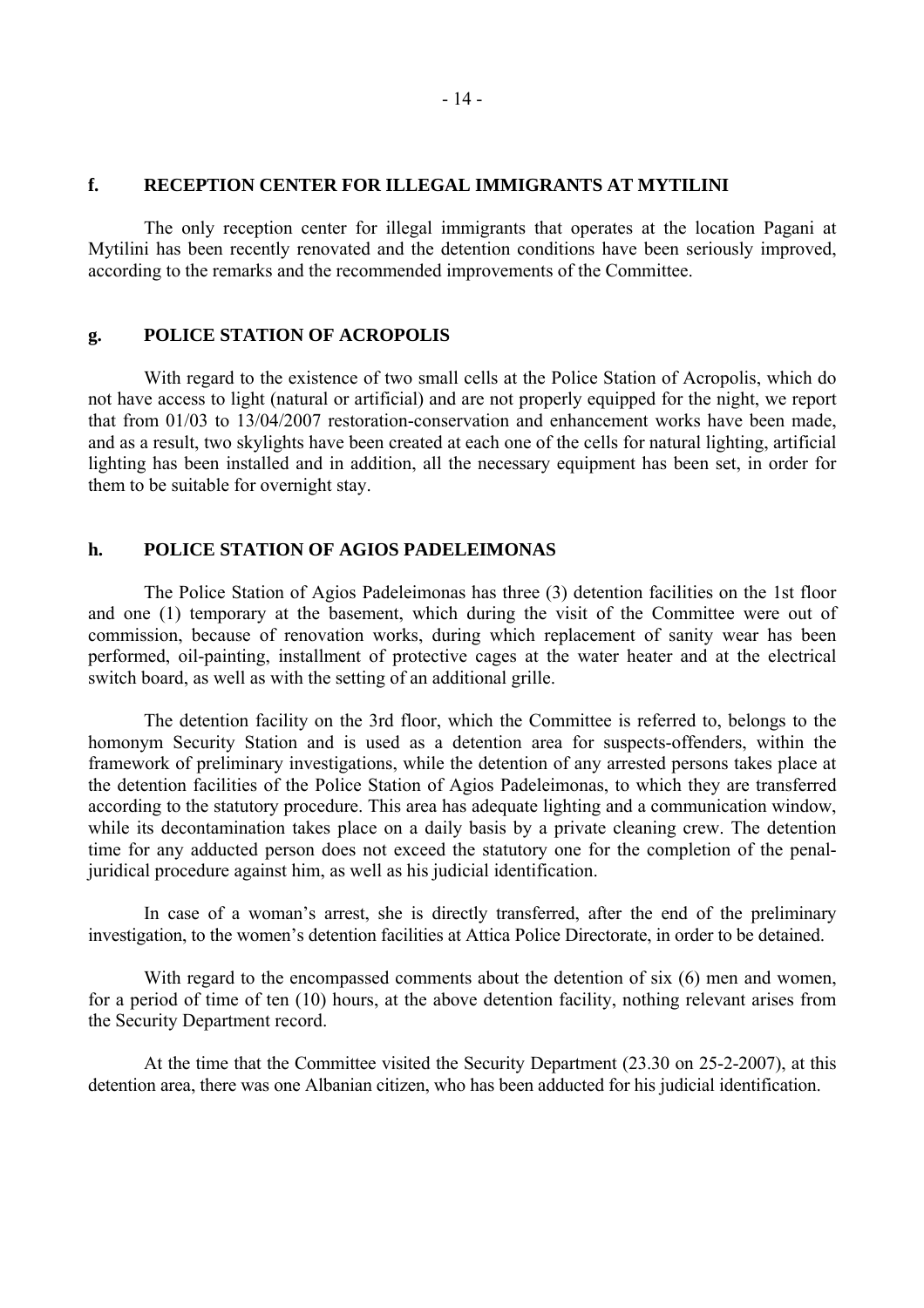#### **i. POLICE STATION OF NEOS KOSMOS**

 The detention facilities of the Police Station of Neos Kosmos are in a good condition, they have artificial lighting and bedcovers are changed regularly. The service in question has demanded for the restoration of the detention facilities, while at the same time an expense of 400  $\epsilon$  for their oil-painting is still pending.

## **j. POLICE STATION OF SYNTAGMA**

 The Police Station at Syntagma has five (5) cells of total capacity of 10 persons. Although the detention facilities are at the basement, their ventilation is quite good, as well as the lighting, which is complemented by artificial lighting, too. Detainees are regularly given clean bedcovers and decontamination of the areas takes place. As the court-yard of the Station is adjacent to blocks of flats, the residents of which have expressed their dissatisfaction, the egress to the court-yardexercise is avoided, except for those who are detained for a long period of time.

# **k. POLICE STATION OF ZOGRAFOU**

 With regard to the detention facilities of the Police Station of Zografou, the bedcovers and the mattresses, which were not in good condition, have been directly replaced, and at the same time on 10/03/2007 oil-painting of the detention facilities took place.

# **l. POLICE STATION OF OMONOIA**

 With regard to the condition of the detention facilities of the Police Station of Omonoia, it is known that the competent Service is housed in a new built building of seven (7) floors and it has four  $(4)$  men's detention facilities and one  $(1)$  for women, of total capacity of thirty-four  $(34)$ persons, which have air-conditioning, ventilation and natural and artificial lighting. They are cleaned on a daily basis and, in general, all the necessary conditions for a satisfactory living for the detainees are ensured. The saturation, that sometimes is observed, is due to the particularities of Omonoia area and to the great number of arrests, within the framework of the standard procedure, mainly during night hours.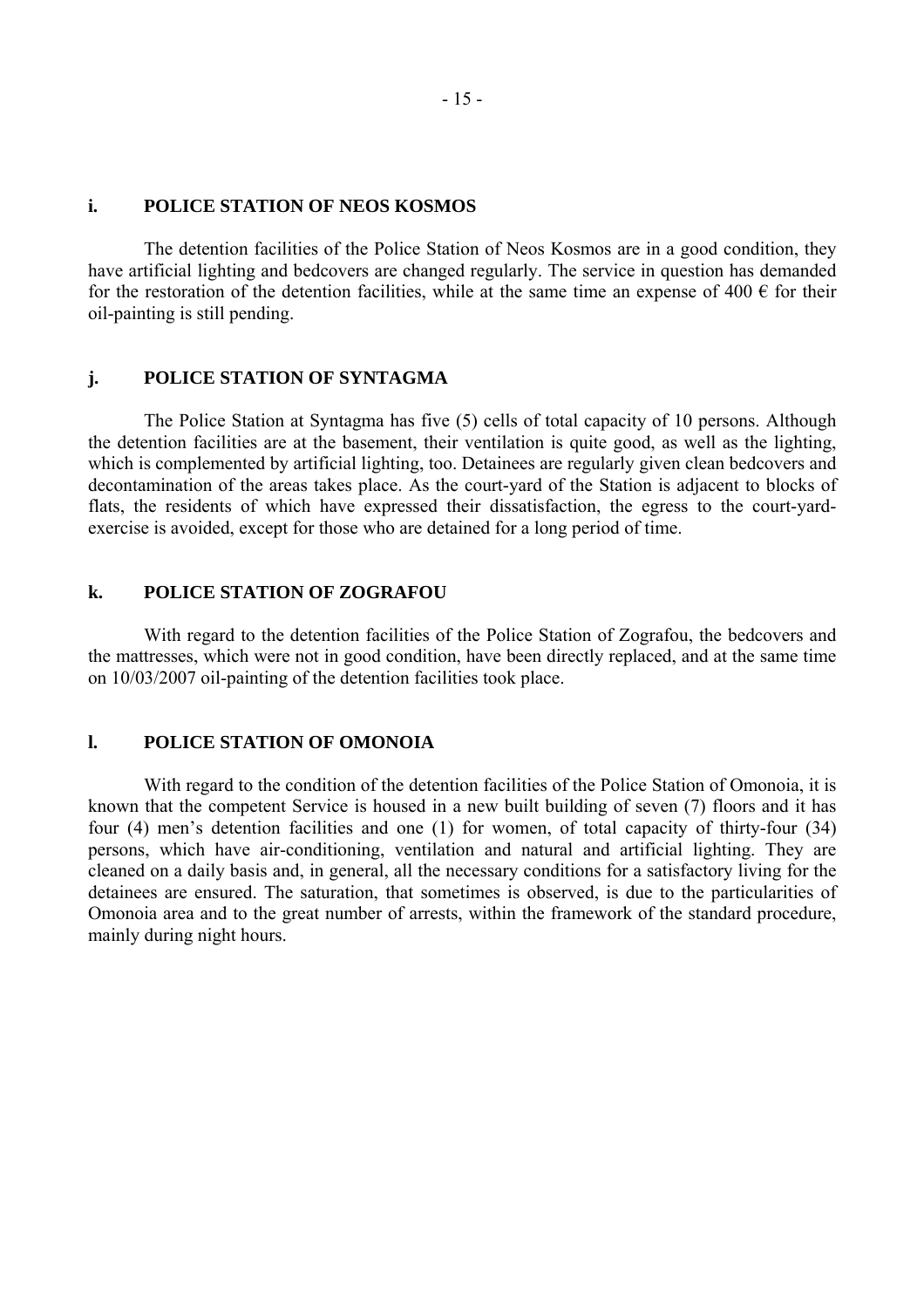# **2. TREATMENT OF DETAINEES**

 On the occasion of the last C.P.T. visit in our Country, an order was issued, aiming to the abrogation, or the elimination, of the adverse or deficient detention conditions, wherever they exist, and the situation in question is under comment with great interest, intervening in every necessary case.

Especially, the Committee has referred to the following:

# **a. Case of aggravated assault of the foreign citizens of Albania, M. K., F. E. and L. A.**

- (1) M.K. claimed that he received a kick to his right side and that he suffered severe pain at the right side of his chest, although he had no visible bruises.
- (2) F.E. claimed that, while he was in captivity, he received, at several parts of his body, punches and kicks, with result to fall down, and he also received a punch on the face and got injured at the under lip. The Committee confirmed the abrasion on his under lip and a description of the man who hit him was given.
- (3) L.A. claimed that he received smacks, while he was in handcuffs, without any visible bruises.

 The above mentioned foreigners, under the escort of a doctor of the Committee, got transferred to the duty hospital "General Hospital of  $ATHENS - LAIKO$ ", where they got examined by the responsible doctors on duty, who opined the following:

- For the detainee F.E., that in general, he is in a good condition, he has good spinal column mobility, without pain in any movement. According to the conspectus, there are no ecchymosis or rupture injuries at the chest, the head or the shoulder blade. According to the conspectus of the skull, there are found: light edema (swelling) of the under lip, with presence, at its external surface, of small infected injured surfaces, that seem to be previous neglected injuries. He underwent X-Ray examinations for the Lumbar Segment Spinal Column and the Collum Segment Spinal Column, without pathological findings. Nothing further.
- For the detainee M. K., that he is in a general good condition. Objective findings: there is no rupture injury or ecchymosis at the area. Sensitivity in touch it appears at the actinography examination. There is no image of ribs fracture-chest cage. Abdomen: nothing pathological found. Further: nothing pathological.
- For the detainee L. A.: although he was transferred to the Hospital, he was examined, as he had no visible rupture injuries or bruises.

 At the end of the examinations, the detainees, under the escort of the President of the Committee, returned to the Police Station of Omonoia, and after the President's relevant demand, they were transmitted to the Police Station of Palaio Faliro for the continuation of their detention, in order to avoid possible reprisals by police officers.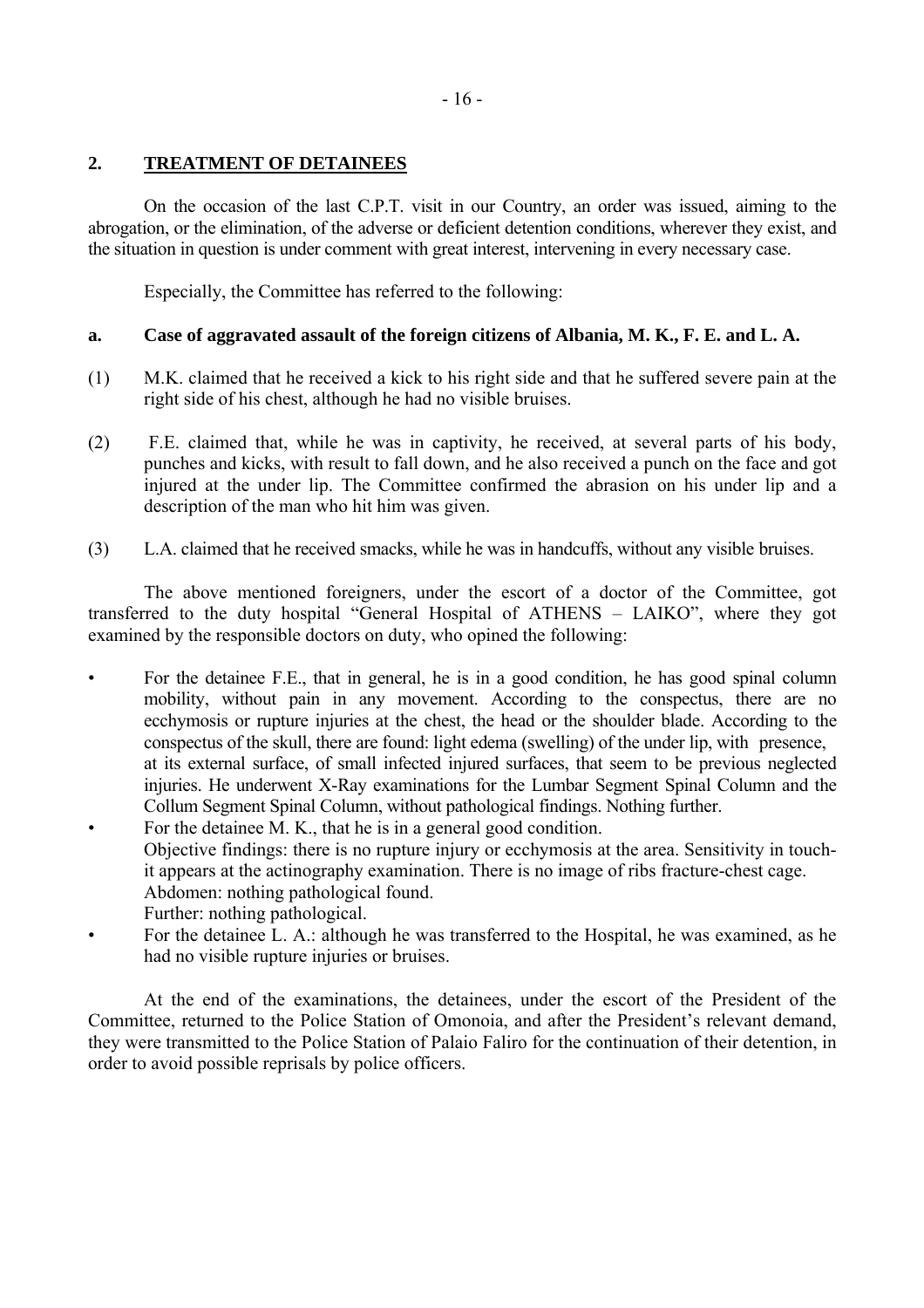As it emerges from the relevant document of the Police Personnel Division, the case has been examined from disciplinary view, from which no adequate evidence has emerged for the confirmation of the detainees' allegations regarding their aggravated assault. After this, the case has been put in records, as the possibility that the found injuries have been caused before the arrest could not be excluded.

 As it emerges from the relevant document of the Attica Police Directorate, the allegation that one of the three detainees made, which has been also adopted by the Committee, referring that he apparently got threatened by the commandant of the Police Station of Omonoia, so as not to be examined by doctors, is out of value, as the Committee made its appearance at the above mentioned Service on 25-2-2007, without any prior notice, had a conversation with the detainees without the commandant's presence and next asked for their transfer to the Hospital. During the whole period of the communication and the transfer of the detainees, the Committee was constantly present and there was no possibility that the commandant could get in touch with the detainees, more importantly not to threaten someone of them.

#### **b. Student's case, citizen of Cyprus, A. D.**

- (1) On 19.11.2006, a video was broadcasted by the Mass Media, showing policemen of the Thessalonica Police Directorate, during the arrest of the Cypriot student A.D., which happened on 17.11.2006, after the end of the celebrations for the Polytechnic Institution anniversary, to hit the arrested.
- (2) The case was investigated from administrative view, through an Official Administrative Investigation and six policemen were sent over to the primary Disciplinary Tribunal with the question of dishonorable discharge, two policemen with the question of dismissal in suspension and one was charged with the penal sum of two hundred euros (200,00  $\epsilon$ )
- (3) Against the guilty policemen, criminal proceedings have been initiated by the Public Prosecutor of Thessalonica for unprovoked physical damage as abettors in crime and unprovoked virtual revilement. The case is still pending for hearing at the  $A'$  Court of Appeals of Thessalonica.

## **c. Case of an aggravated assault to A. X. and to a foreigner, citizen of Albania P.P.**

 On 16.6.2007 and during midday hours, two (2) sworn attestations, one (1) digital disk (C.D.), and two photographs printed from VIDEO, in which a Police Officer, with the presence of other policemen, seems to maltreat (by giving them the order to hit each other), at the Security Department of Omonoia, one foreigner and one Greek, who have been brought in the above Service, under the accusation of attempting to grab a bag, were sent forward to the Attica Security Division by the Division of Internal Affairs.

 For the investigation of the case, the transaction of an Official Administrative Investigation was commanded, while the Head of the Department, the above Officer and two (2) more policemen and two Frontier Keepers were suspended from their duties. The Official Administrative Investigation has concluded and it is on the examination and decision making stage by the competent decisive body (Attica Police Directorate). From the penal point of view, proceedings have been initiated against the above indicated persons for torture, while the Officer was taken into custody.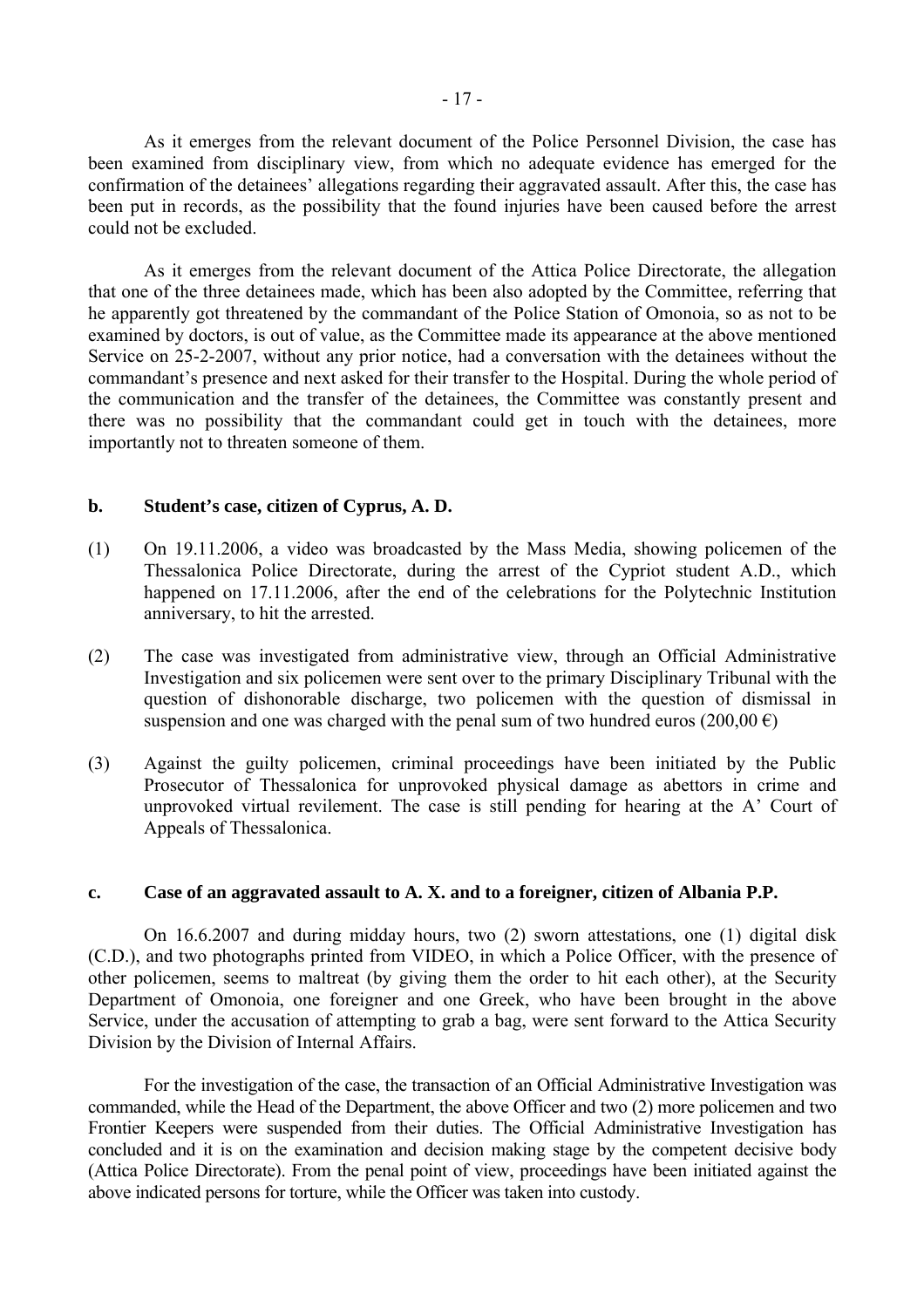# **d. Case of foreigner, citizen of Bangladesh, S.G.**

After the foreign citizen's complaint to the C.P.T., that physical violence was exercised against him by policemen during his embarkation on an aircraft at the El. Venizelos Airport, where he got transferred for his expulsion to Bangladesh, the Attica Police Directorate commanded for the transaction of Official Administrative Investigation, for the investigation of the case under a disciplinary view, from which the following have emerged:

- (1) Since 23.1.2007, together with other detainees, the foreign citizen of Bangladesh S.G. was detained at the detention facilities of the Aliens Division of Attica (24, Petrou Ralli str.). He had been arrested on 23.1.2007 by policemen of the Aliens Sub-Division and Illegal Immigration Department with the accusation of illegal residence in our country, since his asylum seeking procedure was rejected by virtue of a decision of the General Secretary, which decision was final because he did not lodge an appeal, according to the law.
- (2) On 26.1.2007 the Aliens Division of Attica, rendered a decision for his expulsion, against which he lodged an appeal that got rejected upon a decision of the same Service.
- $(3)$  At about 09.30' on 20.2.2007, two Police Officers took S.G. and the foreign citizen of Tunisia M.T. from the Aliens Division of Attica, and by an official vehicle they transferred them to the El. Venizelos airport for their expulsion. During the embarkation procedure to the aircraft, S.G. consistently denied to do so, and as a result, the spokesperson of the air line company, by which he would fly to Dhaka, did not allow him the embarkation to the aircraft and he gave him to the escort policemen, who after taking the Tunisian as well (who has directly and peacefully expressed his denial for his expulsion at the arrival to the airport), they returned to the Aliens Division Department and at  $15.00$ <sup>o</sup> on  $20.2.2007$  they gave the foreigners to the Officer on duty for their re-immurement at the detention facilities.
- (4) On  $21.2.2007$  and at about 11.30<sup>o</sup>, C.P.T. members visited the Aliens Division of Attica. After their information on the way that the detention facilities operate, they went to these areas and had a conversation with the detainees. During those interviews, the detainee who is about to be expelled, S.G., claimed that physical violence was exercised against him by policemen, during the stage of embarkation to the aircraft at the El. Venizelos airport, so as to de expelled to Bangladesh. His allegation had as a result to be immediately and under escort transferred to hospitals "SOTIRIA" and "LAIKO", where he got examined with the aid of his codefendant A.A., as interpreter. The doctors that examined him on 21.2.2007 wrote down to their opinion:
	- General practitioner: "no pathological findings were discovered".
	- Orthopedist: "from orthopedic view no orthopedic problem was discovered".
	- Otorhinolaryngologist: "from the otorhinolaryngological point of view nothing was found. From indirect laryngoscopy nothing was found...".

 At the end of the examination the aforementioned foreigner was led to the Aliens Division of Attica and he was re-immured to the detention facilities.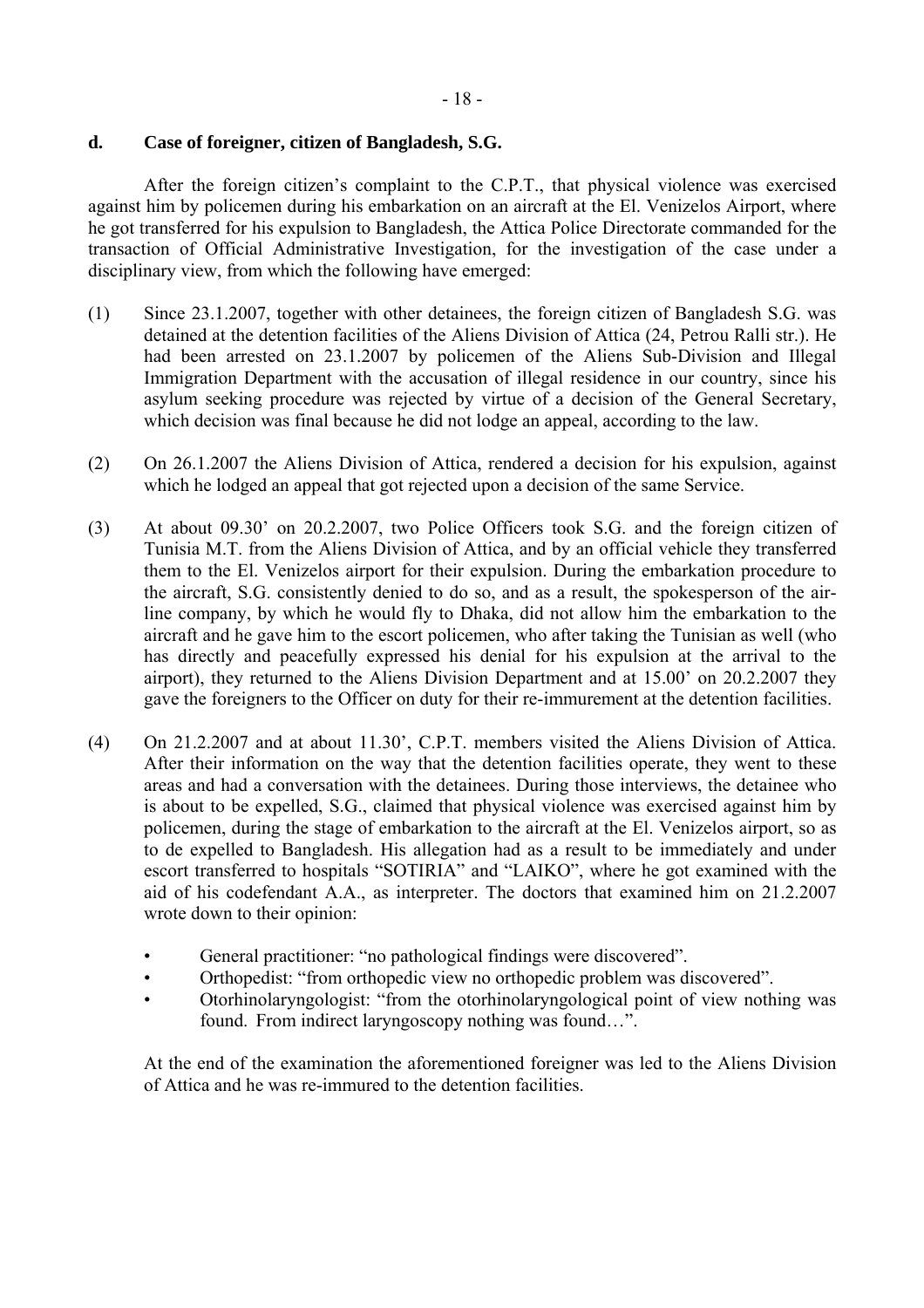(5) On 23.2.2007 and at about 17.20, members of the above Committee visited the Aliens Division of Attica for a second time. After they inspected the detention areas of the foreigners who are about to be expelled, asked to meet with the detainee S.G., who on 20.2.2007 had mentioned (to the Committee in question) that policemen have exercised violence against him and they also asked the detainee to be examined by a member of the Committee and general practitioner ALAIN MITCELLL and have a conversation with him. For this reason, the surgery was made available and the foreign citizen of Pakistan, A.A., was in duty of interpreter.

 The meeting lasted almost two hours and hereupon the members of the Committee expressed to the Head of the Aliens Division of Attica their will so as S.G. to be over again examined by hospital doctors in their presence, because they did not agree with the doctors' opinions from "LAIKO". Meanwhile, they declared that they wish for a new examination, because during his examination at "LAIKO", the foreigner got scared to describe the case history of the incident, due to the policemen's presence at the place of the examination.

- $(6)$  At 19.40 on 23.2.2007, C.P.T. members, S.G. and A.A. (S.G.'s codefendant, in duty of interpreter) under the escort of policemen of the Aliens Division of Attica, arrived to the General Hospital of Nikaia-Piraeus "Agios Padeleimon" and after a ten-minute consultation among the members of the Committee and the doctors of the hospital, S. G. was called, (in the presence of A.A. in duty of interpreter), to be examined without the presence of escort policemen (demand of the Committee that was also acceptable by the doctors). During the surgical clinical examination of the aforementioned, according to the relevant opinions the following were discovered: late phase hematoma and sensitivity on his calf, light sensitivity of scutum, small late phase hematoma, at the chest area and abrasion to the left temple area. Because of the nature of the injuries an otorhinolaryngologistic and an orthopedic examination by X-ray control, from which nothing emerged, while no further re examination of the detainee was indicated and no pharmaceutical treatment was subscribed. At about 22.00 on 23.2.2007 and after the completion of the examination, the members of the Committee left, while the other two foreigners returned to the Aliens Division of Attica and they were re-immured to the detention facilities.
- (7) When examined in the course of the conducted Official Administrative Investigation, S.G. attested: "...on 20.2.2007...when I saw the airplane, I did not want to get on board for expulsion. The policemen grabbed me from my hands and tried to put me in the airplane. These took place in the area before the boarding stairs of the airplane. They also tried two more times, holding my hands and pushing me, to embark me in the airplane...When they saw my reaction, they transferred me to an airport room...As soon as they put me in that room...he grabbed me from the neck and hit me, using both his hands and feet, on my left leg and my face." He did not report the incident to the Officer on duty, when they returned to Aliens Division of Attica, because, as he claims, because of the policemen's presence during the examination, he got scared to mention to the doctors of "LAIKO" the way that caused his injuries. In the question, whether, during his detention, violence has been exercised against him by a policeman and if that was the reason why he was so scared after his expulsion, he answered that no violence has been exercised against him, but he assumed that new violence could have been exercised, because he had not been expelled.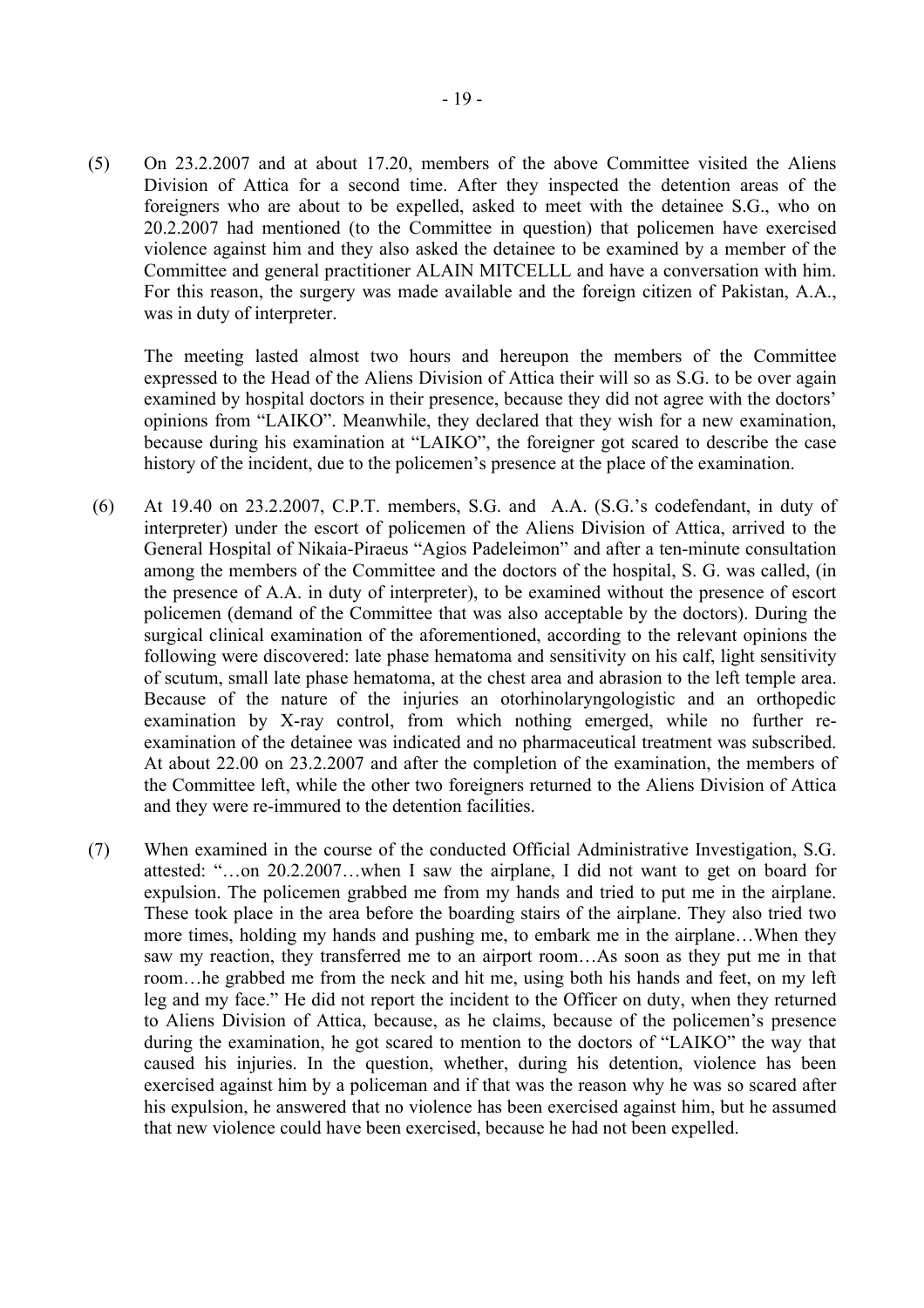(8) On the report of their written explanations, the Police Offices that transferred S.G. and M.T. on 20.2.2007 to the El. Venizelos airport, in order for the latter to be expelled, they mention among other: "...after we had arrived to the airport, we led them to the detention area of passport control...where M.T. told us that he did not want to leave and we did not move to the checking procedure... S.G. did not express a negative stance and so we called the spokesperson of the air-line company GULF AIR, C.P., in order to take a look at him and talk with him...The spokesperson came, talked with him, he did not bring any objection and we moved on to the procedure... We walked towards the air gate for embarkation on the aircraft with the spokesperson... In the air gate he fell down and told that he did not want to leave...he walked with the spokesperson and just before the aircraft entrance he fell down again and hit his head...The spokesperson denied to take him $\ldots$ his expulsion was annulled, we took him, bringing him back to the detention houses, with the Tunisian one, and we gave them to the Officer on duty.

 The above described by the policemen, have been confirmed by all attestations (Official Administrative Investigation) by the examined witnesses, in which incidents are differently described by S.G.'s complaints.

(9) With regard to S.G.'s medical examination on  $23.2.2007$  and the findings, which are written down to the medical notice of the General Hospital Of Nikaia-Piraeus "Agios Padeleimon" on 23.2.2007, according to the undersigned and responsible for the examination doctor, in the course of the Official Administrative Investigation, P.I.:

(a) From their nature, multiplicity and physical features they befit an assault.

 (b) They could have been evident, accordingly to the period of time between the incident and the first examination.

(c) The foreigner's S.G. declaration on 21.2.2007 to a European Committee, that on 20.2.2007, during the embarkation procedure on the aircraft in order to be expelled, violence has been exercised against him by policemen, findings of which (violence) the doctors they examined him on 21.2.2007, were never discovered, in combination with:

His declaration to the doctors that examined him on 23.2.2007, that violence had been exercised against him five days ago, an inconsistency, which himself attributes to a mistaken translation of the interpreter (although he cannot explain how the same person translated differently the same things in these two cases).

The doctor's P.I. opinion, that: "the findings could have been evident, accordingly to the period of time between the incident and the first examination".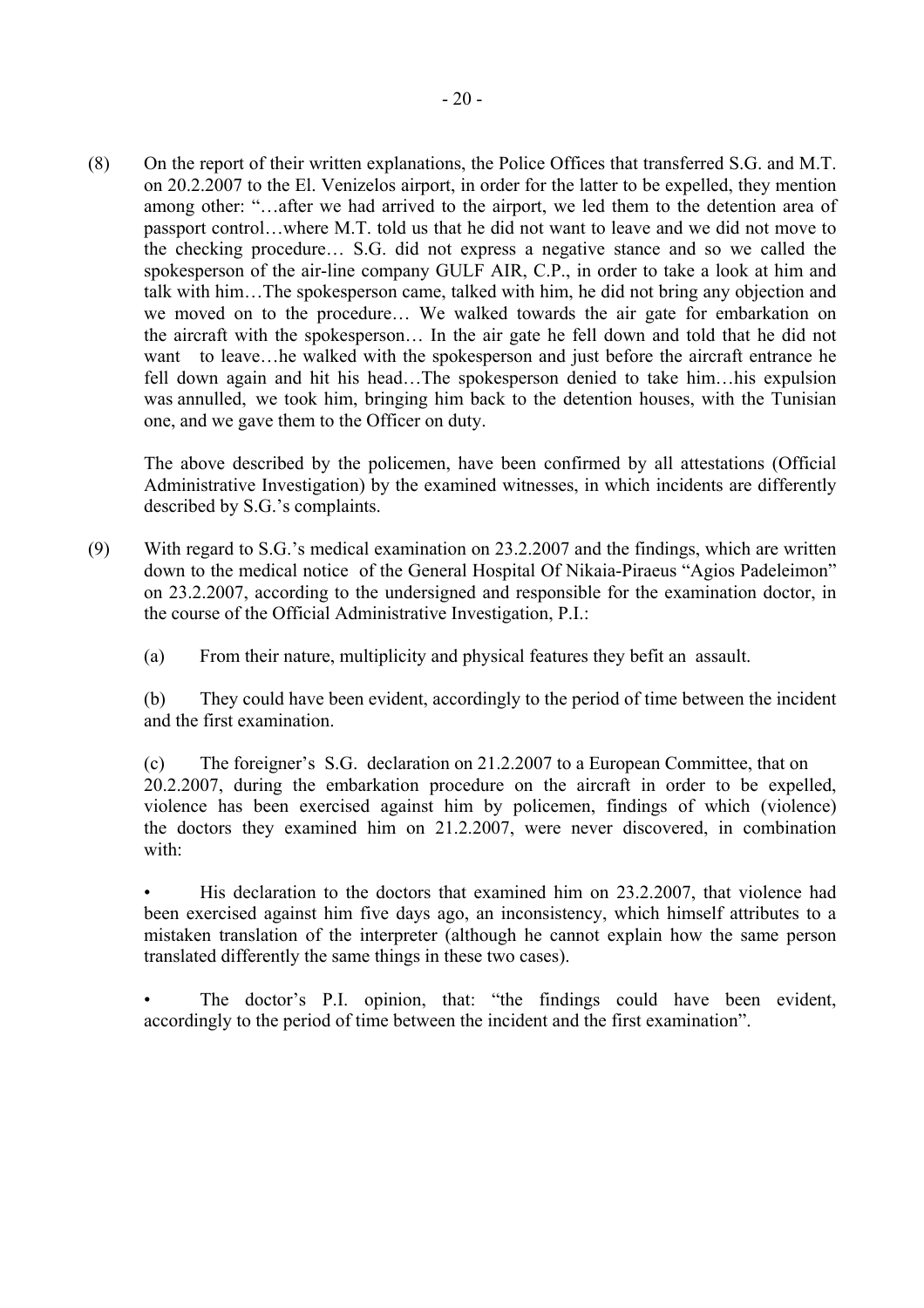His attestation, according to the Official Administrative Investigation, that violence was exercised against him by a policeman at the detention area of the airport, element that is declared false by his codefendant M. T., raise, undeniably, doubt, to every credulous judge of the complaint, about the time, the way that any of his wounds were caused, and most importantly about the perpetrator of those. This doubt is growing stronger, according to the person that conducted the Official Administrative Investigation, and becomes certitude, that no violence was exercised against the complainant, during his embarkation on the aircraft in order to be expelled, to the examined witnesses, C.P. and M.T., from which the things that emerge are: the followed procedure for the complainant's embarkation on the aircraft on 20.2.2007, everything that took place and he did not get on board the aircraft, but also the fact of no exercise of violence against him by the escort policemen. Besides this, the foreigner's general behavior during his transfer from the detention facilities of the Aliens Division of Attica to the airport, his short stay at the detention area of the airport, until his delivery by the spokesperson of the company, but also even after his negative reaction to his expulsion, from any evidence of the administrative investigation did not emerge, that it was of such kind, that it could have caused the policemen's exercise of violence against them. The foreigner's expulsion is an administrative action, in the expedition of which, the escort policemen participate and the non accomplishment of the expulsion did not give rise to any responsibility, which probably could cause their indignation and in "cold blood" could lead them to a violent reaction. In conclusion, and after the complainant's attestation according to the administrative investigation is noticed, apart from those mentioned above, that during his detention no violence has been exercised by policemen, it is logical to wonder and of unidentifiable cause or result the choice of violence exercise by the policemen, at a public area, meaning the boarding area of the passengers to the aircraft (air gate), with only certain outcome to expose themselves in penal and disciplinary prosecution.

(10) According to the person that conducted the Official Administrative Investigation:

(a) The foreigner's S.G. aforementioned complaints are not grounded.

 (b) No behavior which was disregarding towards him, because of his nationality or his beliefs, was ever displayed by escort policemen at any time during his transfer and the complainant's expulsion procedure.

 (c) It does not appear, or even implied any reason-initiative, because of which the doctors of "LAIKO", who examined the foreigner on 21.2.2007, omitted any finding of the examination, and by hiding this, to proceed on false affirmation of their opinions.

(d) It is beyond any doubt, despite the doctors' different estimation, that S.G. had on 23.2.2007 late phase and decomposition injuries, which, however, cannot be attributed to the escort policemen's actions on 20.2.2007, according to the proofs of the administrative file of proceedings, due to the fact that evidently no violence was exercised by them against him, at no time, from his delivery at morning hours on 20.2.2007 in order to be expelled until his re immurement to the detention facilities at the Aliens Division of Attica at evening hours on the same day. They could, however, be the outcome of his reaction against the embarkation effort to the aircraft, or even they could be provoked by any other no definable cause, way or means. Because of the above, no responsibility for neither the two Police Officers, or for any other policeman came up, the competent decisive body, that tried the case, put it in records, from disciplinary view.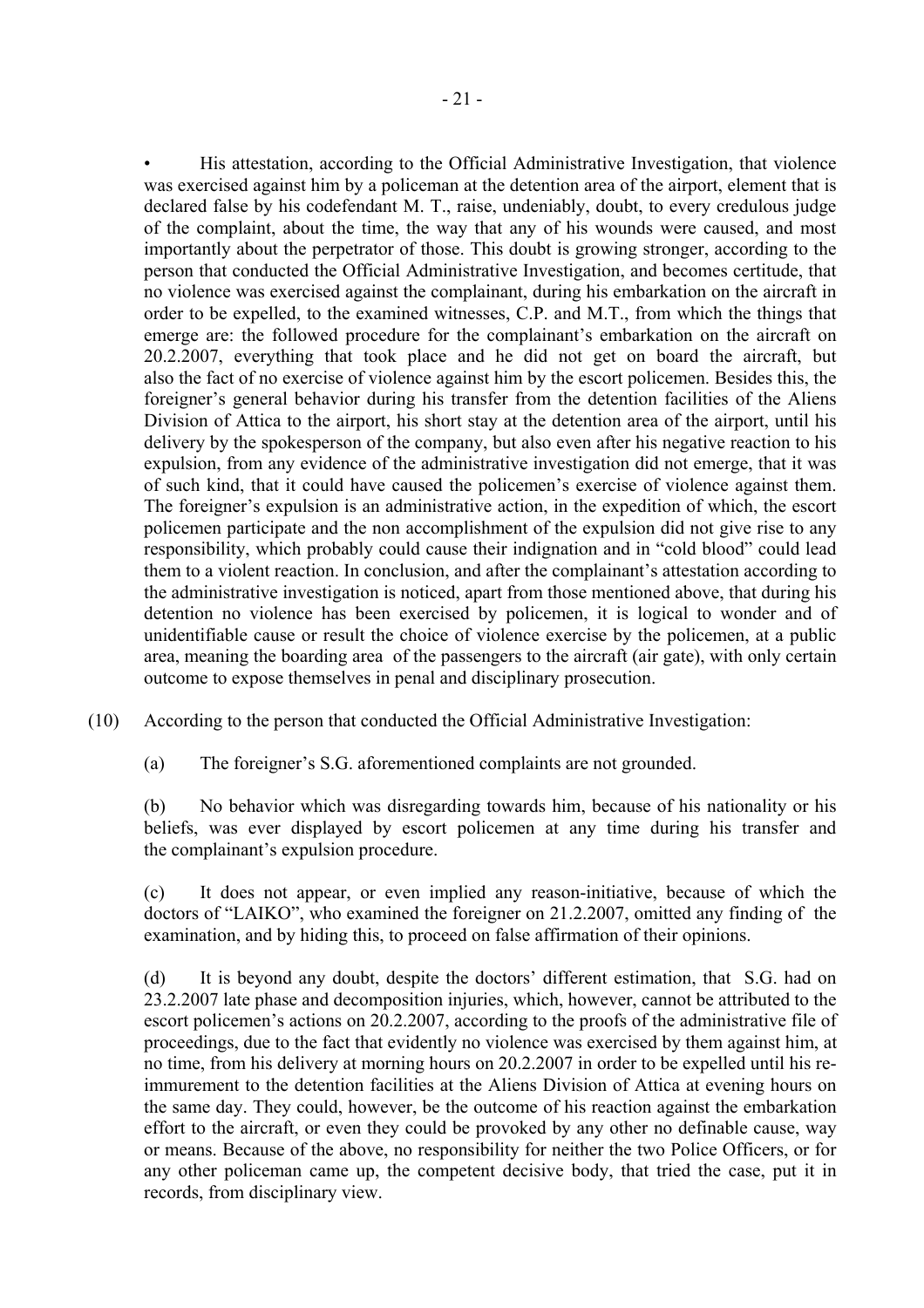With a reference, the Attica Police Directorate submitted to the Athens Public Prosecutor's office of District court judges a copy of the conducted report of the Official Administrative Investigation, for its information.

#### **e. Case of foreigner, citizen of Iran, M. F. (paragraph 41)**

 From the Security Division of Attica, a preliminary inquiry is being conducted for the death conditions of the citizen of Iran M. F., son of M.M., born on {...} in Iran, who was found dead in the detention facilities of the Police Station of Omonoia on 5-2-2007 at 11.30. The preliminary inquiry has not been completed yet, as the forensic autopsy report of the body and the laboratory reports of the histological and toxicological examinations have not yet submitted to the above Service.

 The stage in which the investigations are (preliminary inquiry), according to the provisions of the Criminal Procedure Code, is ruled by the "principle of secrecy" and because of that it is not possible for any preliminary report about the case, to become known.

 At the same time, the Police Division of Athens ordered for the accomplishment of a Verbal Administrative Investigation, which has not been concluded yet.

 With regard to the accusations for the non access of the Committee in some documents that deal with the above case, from a relevant document from the Attica Police Directorate, emerges that the Officer of the Police Station of Omonoia set at the disposal of the Committee all existing documents of his personal file. However, the President declared that even the officer's personal documents should be at the disposal of the Committee and that he would raise the issue of "document concealment" to the meeting he would have at the Ministry of Public Order. Directly, the officer asked from the Committee to write down the controversial documents, in order to be proved-assured that none of the documents was concealed; however, its members denied the official notation and made do with improvised notes.

## **f. Accusations for a foreign detainee's assault at the Police Station of Alexandroupoli**

 By virtue of an order of the Head of the Administrative Support Branch, the Police Division of Alexandroupoli was ordered to investigate the accusations about a foreign detainee's assault at the Police Station of Alexandroupoli. The case is still pending.

#### **g. Case of citizen of China, G. Y. G. (paragraph 15 report of year 2005)**

 The registered foreigner got examined by a doctor of the psychiatric Hospital of Attica (Dromokaetio) on 3-10-2005, who adjudged that he does not have behavior disorders or aggression, but he denies cooperating. After this, no further psychiatric examination was possible as he spoke no other language than his native one. He was kept for the serving of his penalty, imposed by the juridical authorities, as a patient to the closely supervised asylum for detainees at Korydallos, from 21-10-2005 to 13-2-2007 when he got expelled to his country.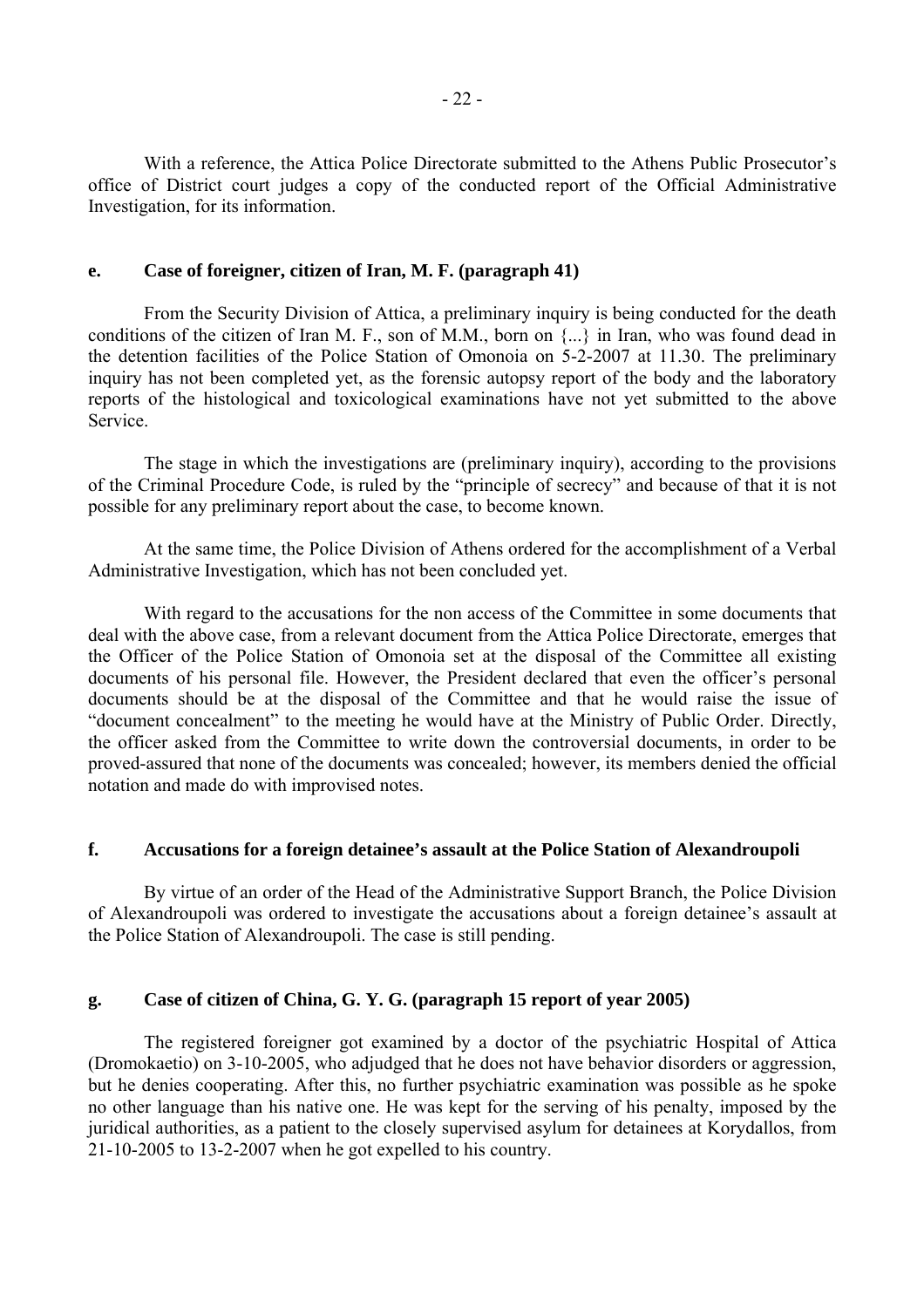# **3. DRAWING UP OF A JOINT MINISTERIAL DECISION FOR THE EXECUTION OF EXPULSIONS (paragraph 16)**

 From the Greek Police Headquarters a procedure of passing a Joint Ministerial Decision, which regulates details regarding the execution of expulsions according to the article 82, paragraph 5 of the L.3386/05, is moving forward.

Until now, the case has been regulated by the  $4803/13/7$ - $\alpha'$  Joint Ministerial Decision since 18-6-1992.

## **4. PROVISION OF FORMS DECLARING DETAINEES' RIGHTS (paragraph 42)**

 In all the detention areas there are forms of informative bulletins in -15- languages which determine their rights and which are delivered to all detainees with written proofs.

 From the Greek Police Headquarters, a new reminder has been sent to all Police Services for the provision of the above forms of informative bulletins, to foreign detainees.

 Moreover, all the written proofs of the above informative bulletins are kept in record to those detention Services.

#### **5. DETENTION REGISTER (paragraph 43)**

 For every foreign detainee under expulsion, via the Information System Division of the Greek Police Headquarters, a unique personal file is constituted, which is uniform for all the country.

Elements that have to do with the beginning and the completion of a foreigner's detention, as well as with his transfers, are registered to a special detainees' book, of the detention Service.

# **6. INSTITUTIONAL ASSIGNMENT OF THE COMPETENCE FOR THE DETENTION AREAS CONTROL OF THE HELLENIC POLICE TO THE INDEPENDENT AUTHORITY "THE GREEK OMBUDSMAN" (paragraph 44)**

 For the case of the institutional assignment of the competence for the detention areas control of the Hellenic Police to the Independent Authority "the Greek Ombudsman", all necessary actions are taken in order to move forward the procedure of legislative regulation.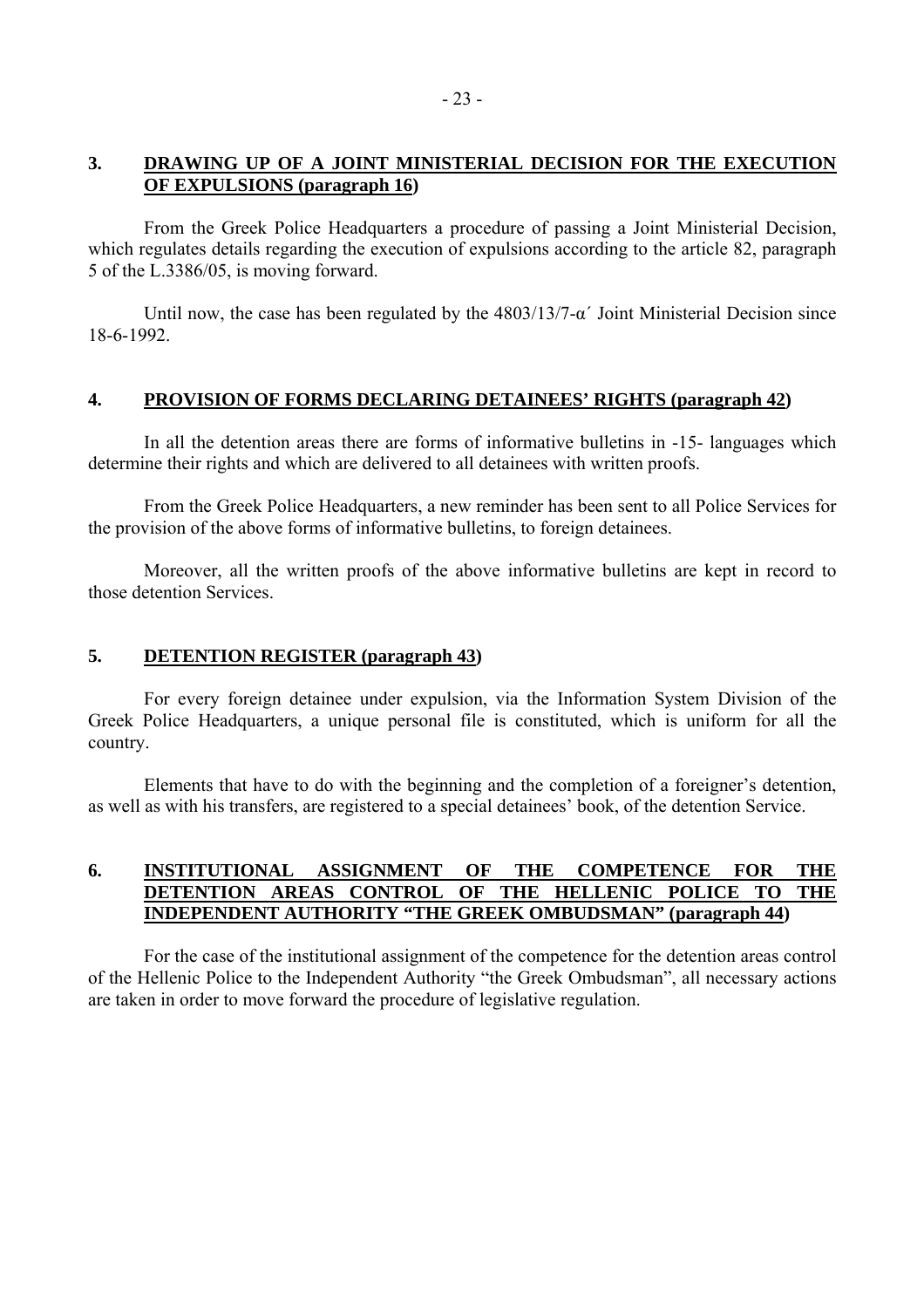# **7. COMPOSITION OF A DELEGATION OF THE MINISTRY OF PUBLIC ORDER AT THE MEETING ON 26-2-2007 (paragraph 8)**

 At the meeting of 26-2-2007, which took place at the Ministry of Public Order, with representatives of the Committee, participated the General Secretary, Mr. Kostis AILIANOS, the Head of the Security and Order Branch Major General Stefanos SKOTIS, the Directors of the competent Divisions of the Greek Police Headquarters (General Patrolling Division, Police Personnel Division, Organisation-Legislation Division, Technical Matters Division, Finance Division, Training Division and Aliens Division), and the respective representatives, the Director of the Aliens Division of Attica, as well as the appointed liaison officer of the Ministry of Public Order, Assistant Police Commissioner, Nikolaos STAVRAKAKIS of the Aliens Division.

## **Ministry of Justice**

## **i) Ill treatment (Results of the investigation into the case referred to in par.46, 47 & 48)**

 As our service has already been informed by a relevant document (Num: 9807/26-2-07) sent by the Head of Korydallos Judicial Prison, regarding the case under consideration, the following actions have been conducted. The detainee S.E. at first got examined at the health center of the facility. Next, he got taken to the Prisoners' Hospital and then under an emergency transfer, he was taken to the Thriasio Hospital, where he remained as an in-patient for one night. There, he had an X-ray check, and an orthopaedic and ophthalmologic examination. From the above examinations results no bone injuries have been discovered.

 Mr.ATHANASAKIS, Deputy Public Prosecutor of Appeal Court of Athens, who is the supervising officer of the facility, has been informed on the course of all the above actions.

 Moreover, by virtue of Document No. 15414/28-03-2007 of the Secretary General of the Ministry of Justice, a Close Administrative Inquiry has been conducted.

Its findings (Ref. document  $78876/31 - 7 - 2007$ ) led to the conclusion that: "there has come up no adequate evidence for the detainee's beating, neither any evidence of commission of disciplinary indiscretions nor any other responsibility of the penitentiary servants of Korydallos facility".

#### **ii) Functioning of the forensic Medical Examinations in Greece**

 The Head of the Forensic Service of Athens, confirms to our service in his related document (Ref. No. 450/12-09-2007) that Forensic Services demonstrate sensitivity, diligence and care, in examining in full detail any persons who have suffered from any form of violence. He mentions that the procedure followed is this: Specifically, a detailed record of injuries is taken, noting the causes that provoked them, the time that such injuries took place, and their severity. To continue with, a Forensic Report is compiled, and sent to the Investigative Authority.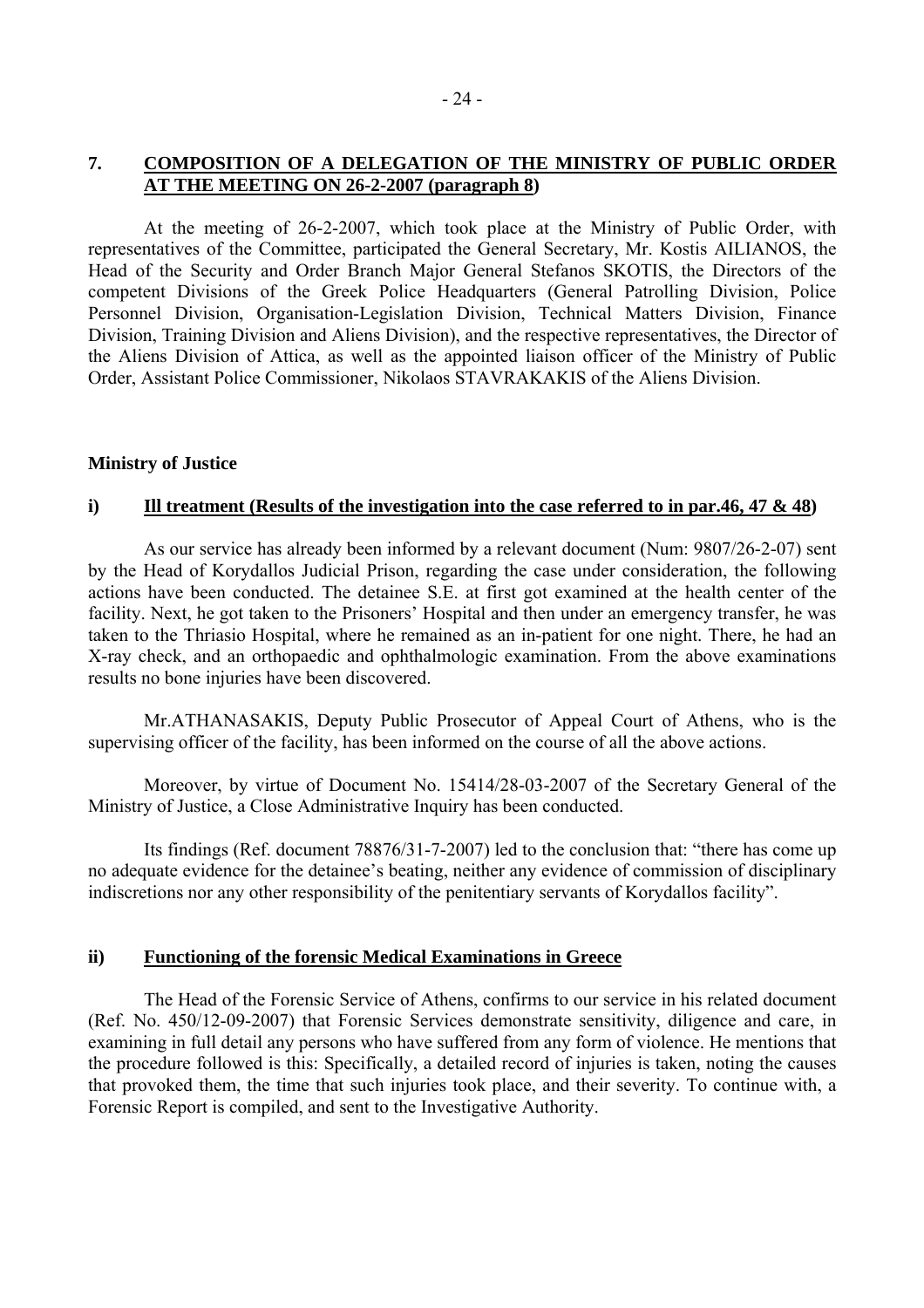#### **iii) The future purpose of the segregation units (par.56)**

 An answer to this has been given in document No.25989/29-6-2007, the content of which is attached anew, for reasons of convenience.

 Finally, it should be noted, that positions on other issues raised by the C.P.T, either in the form of recommendations or observations, are reflected in detail in Document No. 25989/29-6- 2007, the content of which is attached anew, for reasons of convenience.

#### **Content of Document no 25989/29.6.07 of the Ministry of Justice (CPT 2005 Report):**

#### **I) Prison Conditions (recommendation in par. 97)**

 As we had already informed you, the Ministry of Justice has planned and already has been materialized a quick program for the construction of new seven prisons of 2700 prisoners capacity. The first out of the seven Establishments for Detention, in Trikala has already been operating since 2006.

 While the second new Establishment for Detention, in Donokos has been operating for the last three months. During the next months the third Establishment for Detention in Grevena has been expected to operate and also the fourth new prison in Elaionas of Thives, where 350 women prisoners will be transferred who are kept today in Korydallos. Furthermore it is provided within 2008, the Establishments for Detention of Serres and Drama to be completed. Finally at the beginning of 2008 the seventh prison in Chania will be delivered.

 At a second phase the construction of three new complexes of Establishments for Detention, has been planned and routed, having a total capacity of 2400 prisoners.

More particularly as far as your question is concerned for the Women's Prisons and also for the Judicial; Prison of Korydallos we inform you the following:

- a) The Women's Prisons of Korydallos are about to be transferred to Elaiona of Thives till autumn, where the new Women's Prison will operate. All prisoners, minors and mothers prisoners will be transferred to that. In the area of the prison under discussion only one wing with the women  $-$  accused pending trial will operate. Immediately after their transfer, the necessary extended building improvements will be made.
- b) From the Judicial Prison of Korydallos a significant number of prisoners was transferred both to the prison of Trikala, which has been operating for the last one year and to the newly established Prison of Domokos. At this point we should noted that prisoners from other establishments were also transferred to the prison of Domokos (Judicial Prison of Komotini, Chios & Thessaloniki).

 Finally with the operation, next autumn, of the new prison of Grevena, our basic aim, is the conversion of the Judicial Prison of Korydallos to an establishment for detention only for accused persons awaiting trial improving at the same time their detention conditions.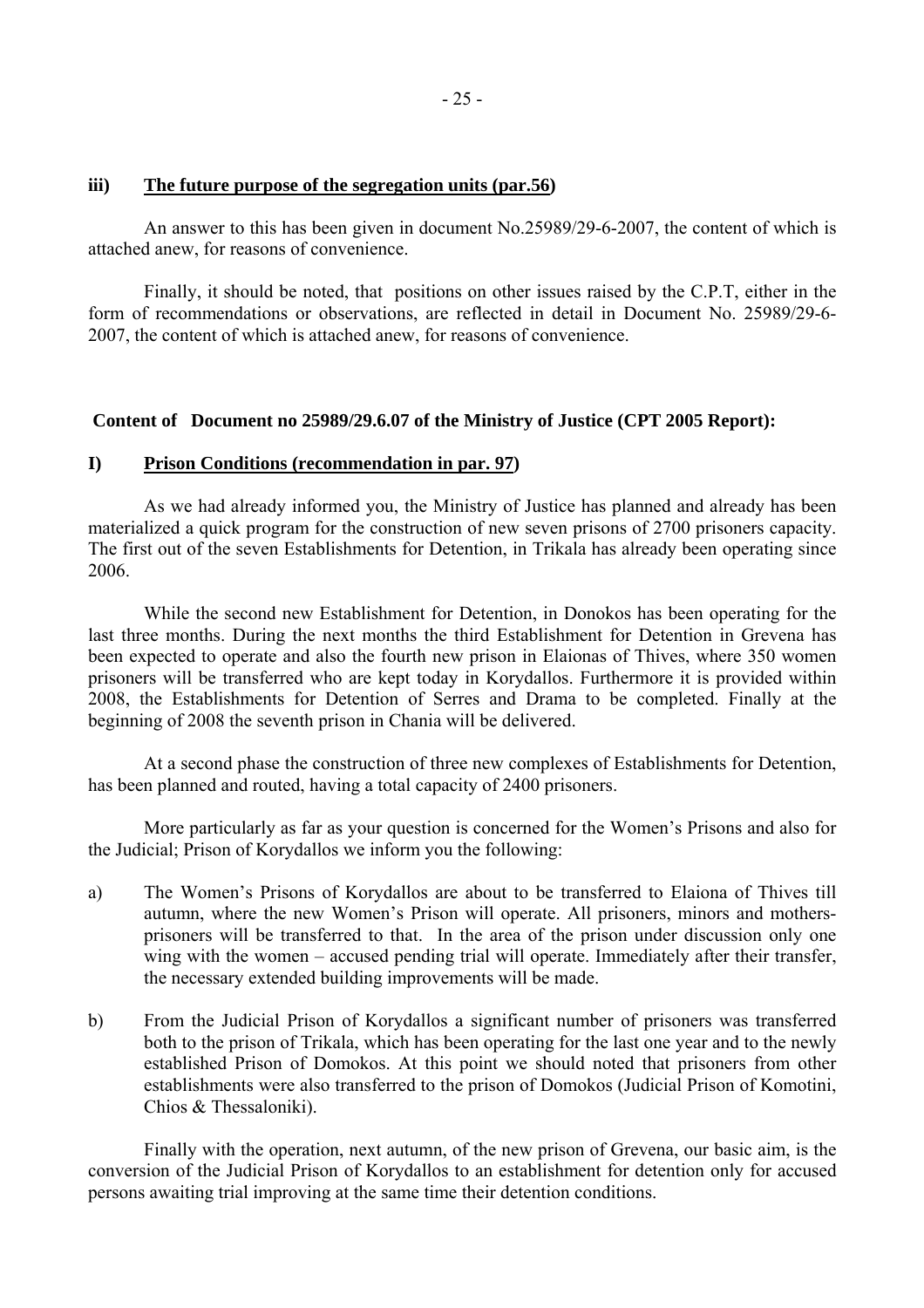### **II) Updated information on Chios Prison (recommendation in par. 98)**

 A nurse-aid has been employed at the Judicial prison of Chios of the category of Nursing of Technological education.

 As far as the materialization of programs during this period no program has been materialized.

# **III) Prison Regime (recommendation in par. 10)**

 The categories of the programs materialized in the year 2007 at the establishments for detention of the Country, are described at the following table:

|                | Programs                                                                  | Number of<br>Detention<br>Establishments | Programs<br>Number | <b>Prisoners Number</b> |
|----------------|---------------------------------------------------------------------------|------------------------------------------|--------------------|-------------------------|
| $\mathbf{1}$   | Professional training (performed by<br>OAED. Their duration is 500 hours. | $\overline{2}$                           | 21                 | 300                     |
|                | They are subsidized.                                                      |                                          |                    |                         |
| 2              | Training I.AE.KE.                                                         | 21                                       | 118                | 1612                    |
| 3              | Training $AP\Sigma I\Sigma - N.E.\Lambda.E.$                              | 11                                       | 21                 | 649-667                 |
| $\overline{4}$ | Withdrawal                                                                | 14                                       | 22                 | 504-513                 |
|                | <b>TOTAL</b>                                                              |                                          | 176                | 3065-3092               |

 Finally as far as your question is concerned in relation to the programs materialized during the years 2005-2006 at the Women's Prisons at the end of your document we attach you herein a relevant text.

# **IV) Health care services (recommendation in par. 101, 106,107)**

 During the period of time 2006-2007 16 Nurse Aids have been employed of the category of Technological Education and 4 of the Category of Secondary Education. Furthermore, the substitution of 5 nurse aids of the category of Technological Education and 4 of the category of Secondary Education is still pending.

 Moreover, by virtue of the document No. 39556/3-4-2007 of the Ministry of Justice, a petition was forwarded to the Supreme Council for Personnel's Selection (ΑΣΕΠ) for the proclamation of 6 positions for Medical Doctors, 3 positions for Dentists, and also 6 positions for Nurse-Aids, in order to cover the prisoners' needs for health care.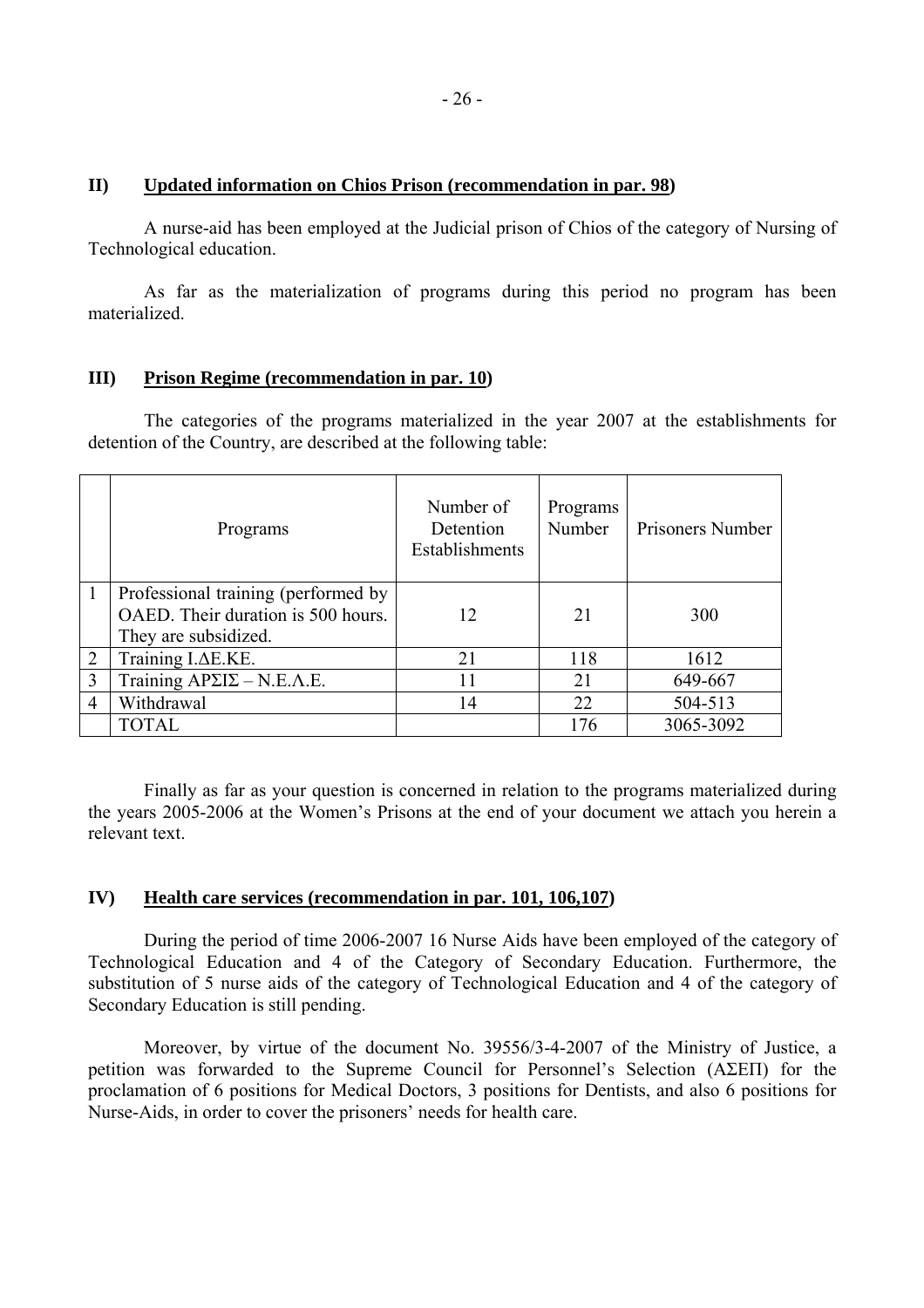# **V) Medical screening on admission (recommendation in par. 109)**

As far as the prisoner's health matters is concerned these are managed pursuant to the valid provisions of the Correctional Code, by the existing personnel. And pursuant to articles 24, 27 & 30 of the Correctional Code, the latest till the next working day as of his/her admission, the prisoner is led to the medical doctor, who examines him/her and if he ascertains a disease subjects him to the proper therapeutic medication or asks his examination by a special doctor. Where it is imposed the medical doctor cares for his referral to the suitable therapeutic establishment. This provisions is applied in all Detention Establishments.

# **VI) Drug related problems (recommendation in par. 115)**

 For the prisoners having problems with drugs, we inform you that programs for counseling prisoners drug-addicts already operate in 14.

 Detention Establishments. Furthermore the Ministry of Justice following a long and substantial consultation with the representatives of the Centre for the Treatment of Addicted persons (ΚΕΘΕΑ) expanded its collaboration with the following actions:

1) By virtue of a decision of the Ministry of Justice the operation of programs for Counseling Support was approved for the support of prisoners drug-addicts from the ΚΕΘΕΑ for all in general and special Detention Establishments. Bu that decision the framework for the operation of these programs was set and the terms for the collaboration of the Ministry with ΚΕΘΕΑ were regulated in this section.

More particularly the following were provided:

 The aims of the programs, the rendered services, the requirements for participation, the basic principles of operation, the time for the completion of the program and its staffing. The aim of the Ministry is the operation of the Counseling programs at all the new Detention Establishments and also at those already existing where respective areas exist.

2) By virtue of the decision of the Ministry of Justice the operation of a daily program for withdrawal was approved at the Judicial Prison of Korydallos  $(8.00 - 17.30)$  and at the Women's Prisons of Korydallos with a prediction for the framework of its operation. More particularly the following are provided:

 The requirements for participation in the program, the staffing of the program, the time for its completion.

 50 prisoners may participate in this program at the Judicial Prison of Korydallos and 20 prisoners at the Women's Prisons of Korydallos.

 The formation of the areas where the program will operate will be performed by THEMIS CONSTRUCTIONS, on the basis of a study that has been drawn up by the Technical Service of the ΚΕΘΕΑ.